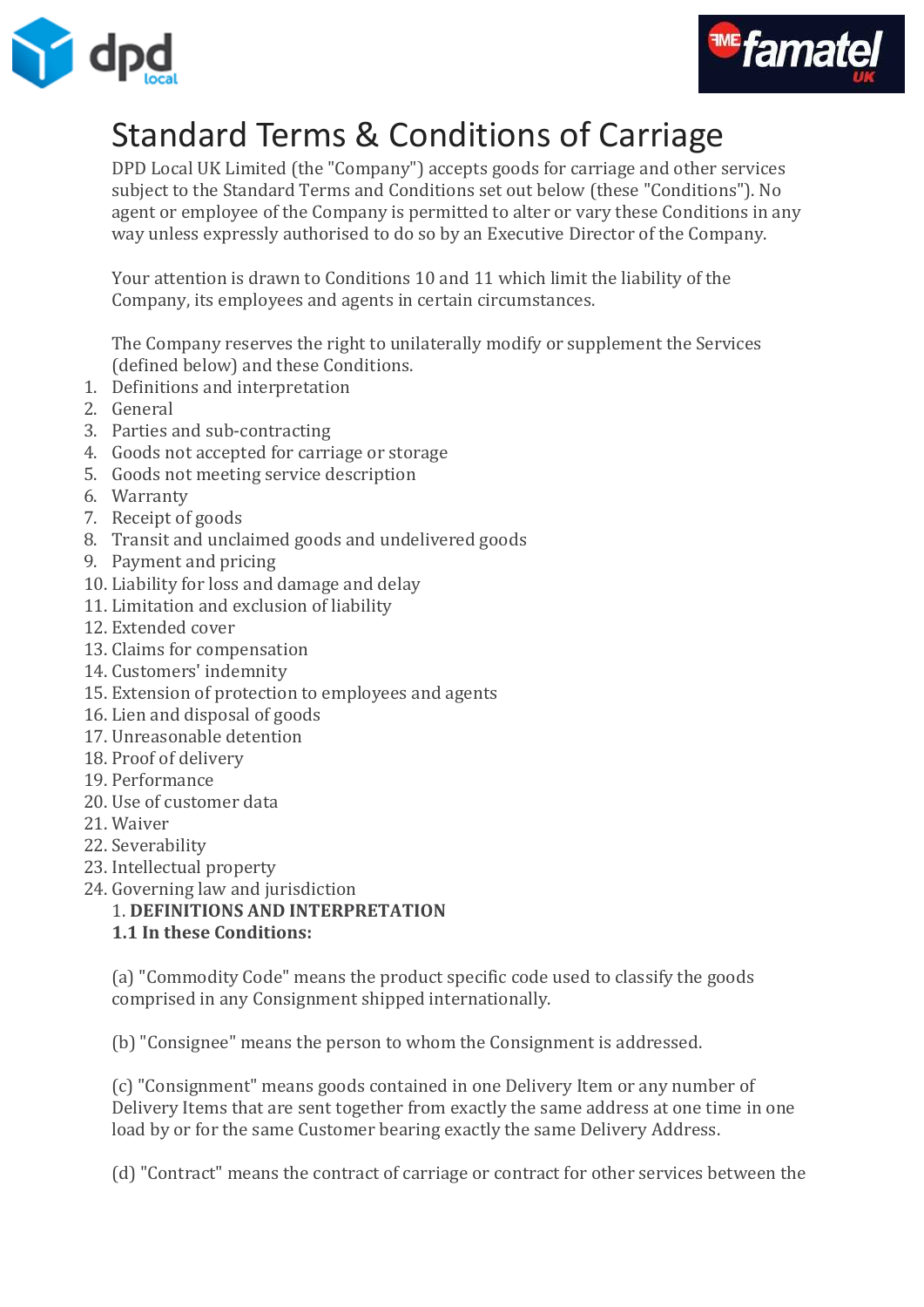



Customer and the Company into which these Conditions shall be deemed to be incorporated.

(e) "Customer" means the person, firm or company that enters into a contract of carriage or a contract for other services with the Company.

(f) "Dangerous Goods" means goods classified as dangerous goods by UNECE from time to time or by the IATA Dangerous Goods Regulations (DGR) or goods which present a comparable hazard. Dangerous Goods are also goods which can cause direct physical damage, are capable of causing injury to people or to their health, or are physically dangerous to other goods.

(g) "Delivery Address" means exactly the same address printed on the Delivery Item to which the Delivery Item is to be delivered under the Contract.

(h) "Delivery Item" means an Expresspak, Freight Item, International Parcel, Parcel or Shop Parcel, as the case may be.

(i) "ESCD" means an electronic signature capture device which is capable of receiving, storing and transmitting Customer and Consignee information or the person goods are delivered to, including signatures.

(j) "Expresspak 1 (Service)" means the service of that name purchased by the Customer for an item or items which weigh up to 1kg placed in a single Expresspak 1 bag.

(k) "Expresspak 5 (Service)" means the service of that name purchased by the Customer for an item or items which weigh up to 5kgs placed in a single Expresspak 5 bag

(l) "Freight Item " means a single item or goods in bulk weighing over 30kgs but not more than 350kgs and measuring not more than 3 metres long. (m) "Geodata" means computerised data indicating the geographical location of any computer (including computers, phones, tablets or any other computer equipment).

(n) "Homecall Parcel (Service)" means the service of that name purchased by the Customer for the delivery of a Parcel in the UK within 2 to 5 days.

(o) "**Intellectual Property Rights**" means patents, rights to inventions, utility models, copyright and related rights, trade marks, service marks, trade, business and domain names, rights in trade dress or get-up, rights in goodwill or to sue for passing off, unfair competition rights, rights in designs, rights in computer software, database right, topography rights, moral rights, rights in confidential information (including know-how and trade secrets) and any other intellectual property rights, in each case whether registered or unregistered and including all applications for and renewals or extensions of such rights, and all similar or equivalent rights or forms of protection in any part of the world.

(p) "International Parcel (Service)" means the service of that name purchased by the Customer for a parcel which weighs no more than 31.5kgs in weight, is less than 1.75 metres in length, with total girth of less than 3 metres (calculated as length + 2 x height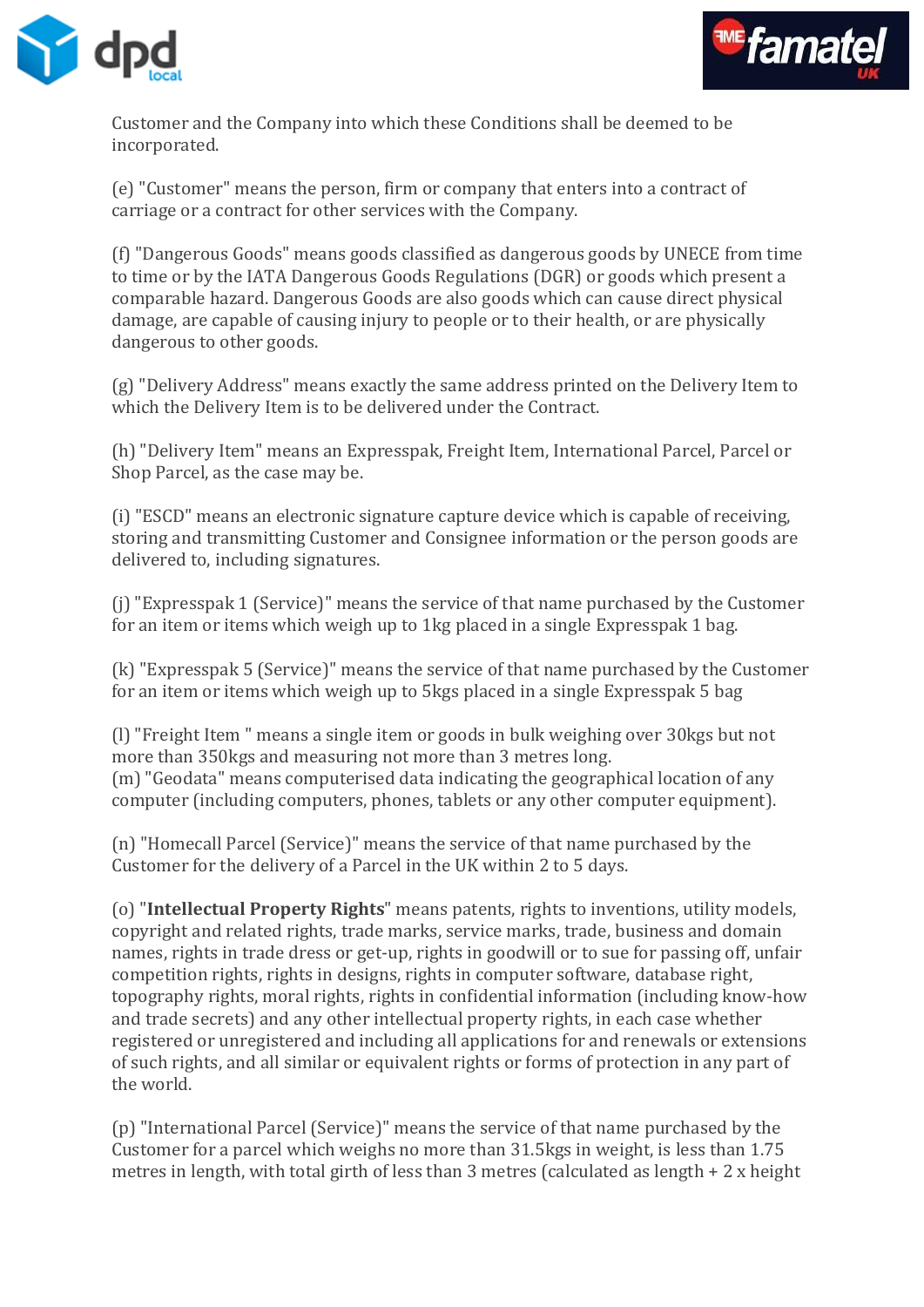



## + 2 x width).

(q) "International Services" means services supplied by the Company outside the United Kingdom including without limitation, International Parcel Services.

(r) "Neighbour" means a person who lives or works in a property within 50 metres walking distance of the Delivery Address.

(s) "Non-Compatible Item" means an item which:-

(i) cannot be lifted by one person safely;

(ii) exceeds 50kg in weight;

(iii) does not have one or more flat surfaces;

(iv) exceeds 1.4m in length; or

(v) is a single item attached or affixed to a pallet for delivery with the pallet attached.

(t) "Parcel" means an item which weighs up to 30 kgs, and with measurements of less than 1 metre long, 0.6 metres wide and 0.7 metres high and which has a total girth (length + height + width) of not more than 2.3 metres.

(u) "Pickup (Services)"means the service where the Customer or the Consignee selects the option for the Parcel to be picked up or dropped off at a Pickup Location. (v) "Pickup Location" means a third party location, such as a local shop, which is close to the original Delivery Address or where the Company elects to deliver the Parcel to such a third party location in accordance with Condition 8(e).

(w) "Scan Record" means a laser created electronic record which is created by the Company.

(x) "Service(s)"means the delivery services offered by the Company from time to time including, without limitation Expresspak 1 and Expresspak 5 Services, Homecall Parcel Services, International Services, Pickup, Shop Parcel Services and any delivery services offered by the Company in relation to Parcels and Freight Items.

(y) "Shop Parcel (Services)" means an item weighing up to 20kgs in weight, and with measurements of not more than 0.60 metres long, 0.60 metres wide and 0.60 metres high with no two sides exceeding 1.2m collectively, which is delivered to or collected from a Pickup location.

#### **1.2 Interpretation**

(a) A person includes a natural person, corporate or unincorporated body (whether or not having separate legal personality);

(b) A reference to a party includes its personal representatives, successors or permitted assigns;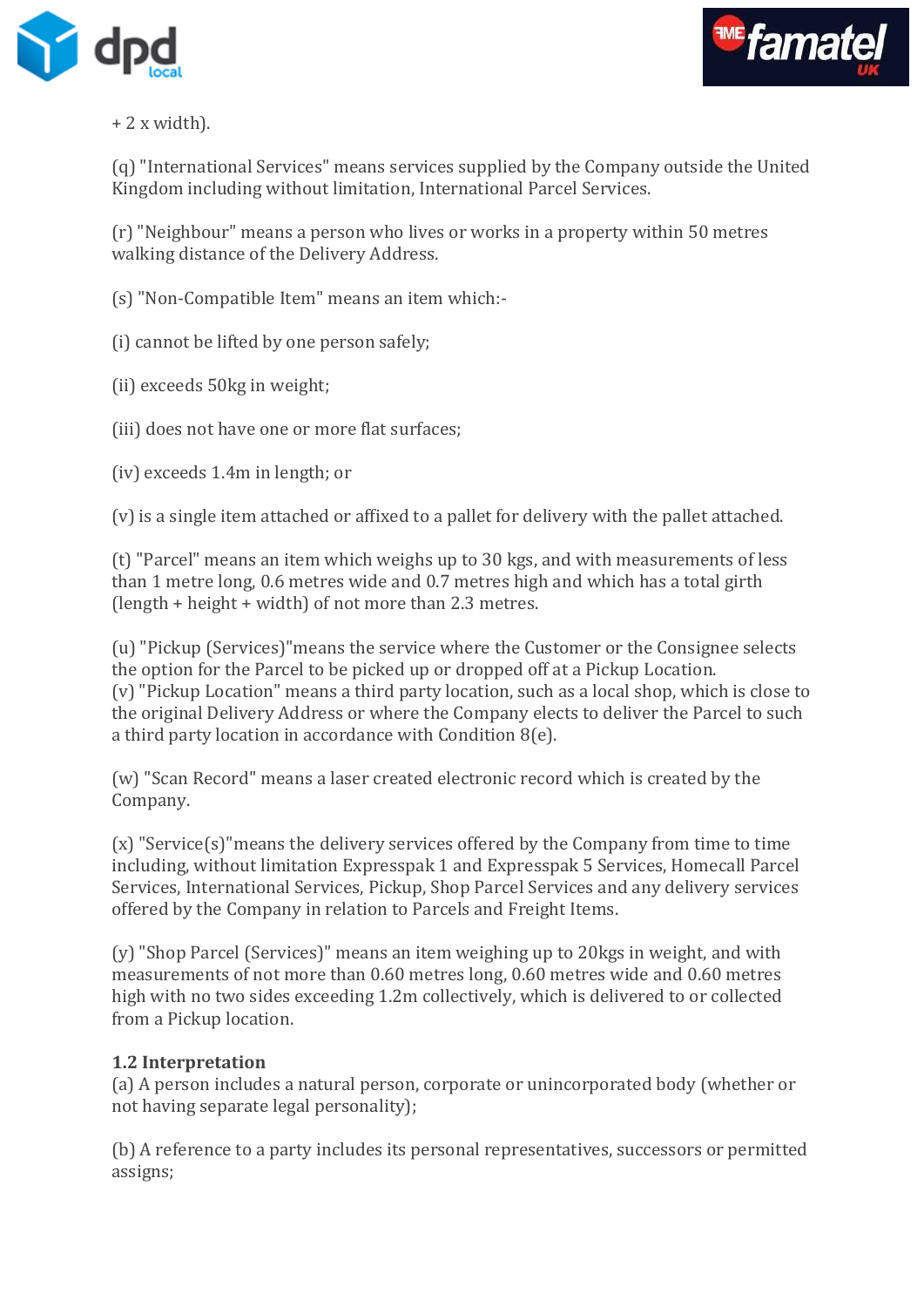



(c) A reference to a statute or statutory provision is a reference to such statute or statutory provision as amended or re-enacted. A reference to a statute or statutory provision includes any subordinate legislation made under that statute or statutory provision, as amended or re-enacted;

(d) Any phrase introduced by the terms "including", "include", "such as", "in particular" or any similar expression shall be construed as illustrative and shall not limit the sense of the words preceding those terms; and

(e) A reference to "writing" or "written" does not include e-mails, unless expressly stated otherwise.

Back to top

#### 2. **GENERAL**

(a) The Company agrees, subject to the Customer's compliance at all times with these Conditions, to carry Consignments agreed by the Company and the Customer, or to store goods in a building occupied by the Company, or to provide other services as agreed by the Company and the Customer.

(b) The Company is not a common carrier which means that it may refuse to carry the Customer's goods at its discretion. The Company will accept goods for carriage only on these Conditions.

(c) If Conditions of this Contract are not met, the Company reserves the right to terminate the Contract immediately.

(d) These Conditions apply to the exclusion of any other terms that the Customer seeks to impose or incorporate, or which are implied by trade, custom, practice or course of dealing.

(e) The Customer shall be deemed to have notice of and accepts these Conditions if and as soon as an order is placed with, or tender is accepted from, the Company for the carriage of goods or other services.

(f) The Customer acknowledges that it has not relied on any statement, promise or representation made or given by or on behalf of the Company which is not set out in the Contract.

(g) The Company reserves the right to inspect all Consignments for goods including, but without limitation, those which may be:

(i) Dangerous Goods;

(ii) incompatible with the Company's network;

(iii) incapable of carriage to the country of destination within the Company's standard procedures, customs, declarations and handling methods; or

(iv) non-compliant with any law.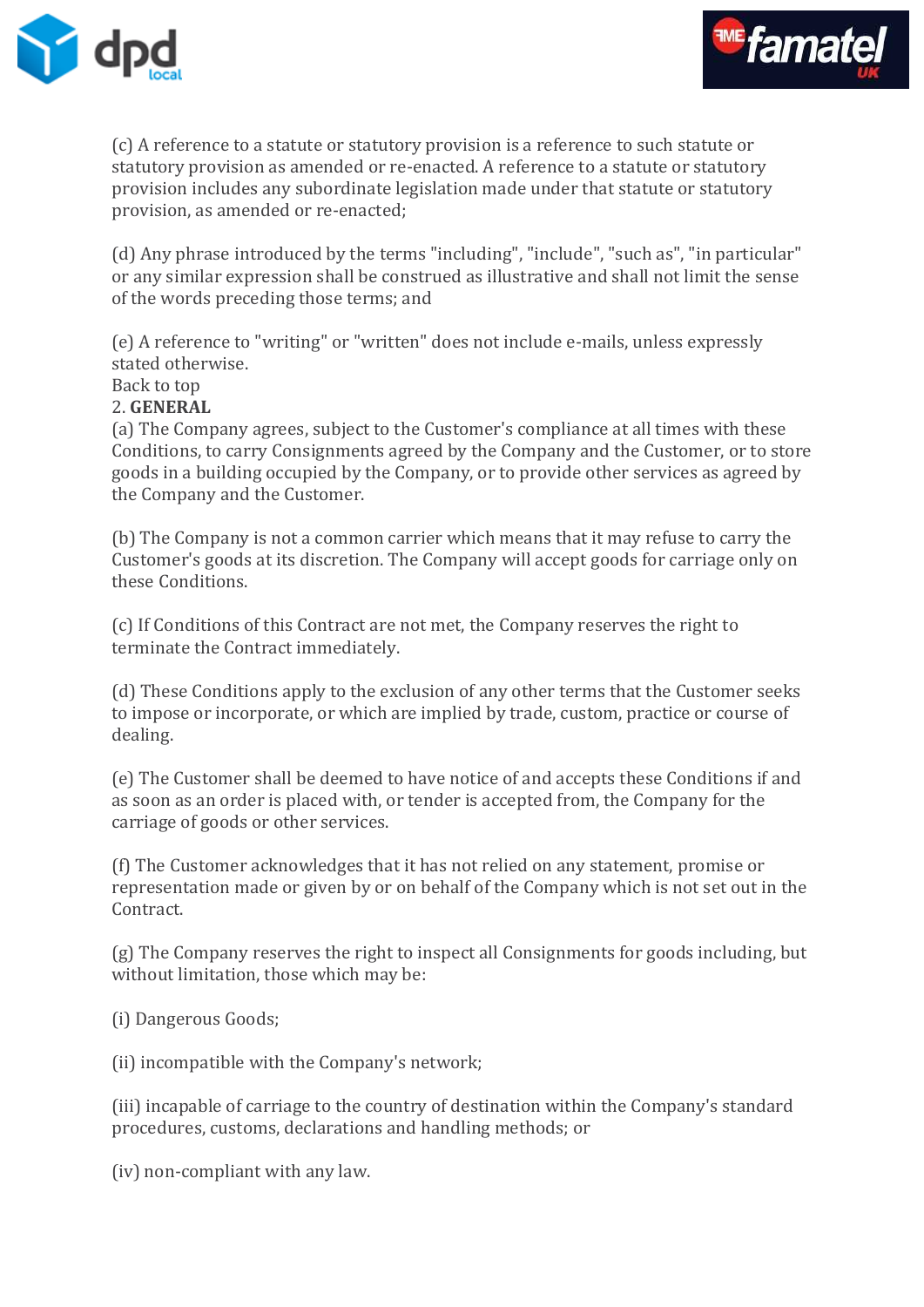



(h) For shipments outside the EU, the Customer shall, in relation to each of the goods comprised in each Consignment, provide the Company with:

(i) a commercial invoice (including a clear, accurate and unambiguous description of the goods) or electronic data where applicable;

(ii) a Commodity Code for each of the goods;

(iii) written notification in advance of any Consignments and/or goods comprised within Consignments which are not standard or permanent exports (for example, temporary exports such as repairs that will be returned to the UK); and

(iv) any information required by any relevant customs authorities or the Company.

(i) The Customer acknowledges and agrees that:

(i) in relation to the goods, the Customer is either solely beneficially entitled to the goods or has the authority of all those interested in the goods to enter into this contract and to bind them to its terms;

(ii) it is the exporter of the goods comprised in any Consignment and will be responsible for the accuracy of all information supplied to the Company;

(iii) if there is any missing data, an incomplete or incorrect invoice, this may result in the Delivery Item(s) being held or returned; and

(iv) if any Commodity Code is missing, the Company may (at its option);

1. use the general Commodity Code based on the description of the goods given by the Customer; or

2. hold the goods pending receipt of the Commodity Code from the Customer or return the goods to the Customer;

but the Company accepts no responsibility if the Commodity Code used is incorrect and the Customer shall indemnify the Company in accordance with Condition 14(b).

(j) The Customer acknowledges that the Company will not carry out any age verification upon delivery and it is the Customer's responsibility to ensure sufficient age verification checks at the point of purchase.

(k) The Customer acknowledges that the Company is unable to deliver Consignments to certain addresses including PO Box or BFPO numbers. Further details of which can be found in the Company's tariff.

Back to top

# 3. **PARTIES AND SUB-CONTRACTING**

(a) Where the Customer is not the owner of some or all of the goods carried or stored, the Customer shall be deemed for all purposes to be the agent of the owner(s) and that if any other person has an interest in the goods the Customer is acting as his fully authorised agent.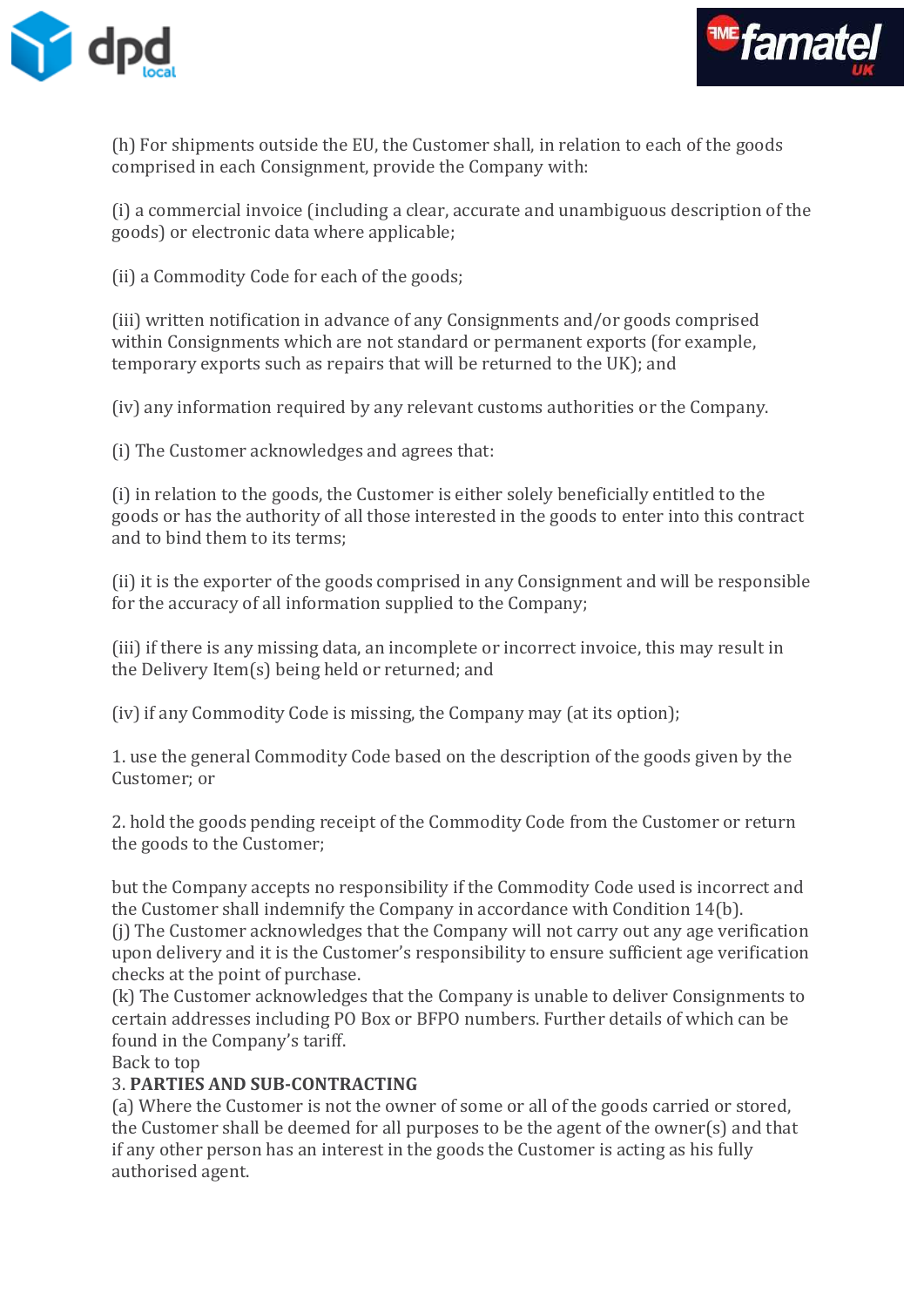



(b) The Company may employ any other carrier or warehouseman to fulfil the Contract. Any such carrier shall be entitled to sub-contract and these Conditions shall apply to such carriers on like terms. Back to top

#### 4. **GOODS NOT ACCEPTED FOR CARRIAGE OR STORAGE**

(a) The Company shall not accept certain goods for carriage or storage, including, but not limited to, any of the following goods:

(i) Dangerous Goods, hazardous goods, flammable goods; or

(ii) firearms (including imitation firearms or firearm components), tobacco products, works of art, jewellery (including watches), cash, glass or any articles (or part of them) that are made up of glass, porcelain, earthenware or other similar materials, documents which can be exchanged for cash or goods or services (for example cheques, credit/debit cards, vouchers with a face value, event tickets), personally identifiable data (including but not limited to prescriptions), personal effects, precious metals (including gold or silver items), antiques, furs or any other valuables, alcohol including wines, beers and spirits, liquids of any kind, televisions or monitors with screens larger than 37", body parts or human remains, living or dead animals, fish or birds, or any living organism of any type (including trees, cut flowers and plants), perishable food (unless the Customer complies strictly with the Company's requirements for the carriage of food (details available on request)), pharmaceutical products (unless the Customer complies strictly with the Company's requirements for the carriage of pharmaceuticals (details available on request)) and "Non Excepted Batteries"; or

(iii) any goods prohibited by the law or regulation of any government or public or local authority of any country where the goods are carried; or

(iv) any goods which require temperature controlled transport;

unless an Executive Director of the Company has notified the Customer in writing that they are accepted and, unless such notice has been given in writing, the Company shall have no liability whatsoever, including losses arising from negligent acts of the Company, in respect of them.

(b) The Company may impose additional restrictions depending upon destination of delivery and the service being provided. The Customer acknowledges that regulatory and custom clearances may be required for certain goods, which may extend the transit time and may delay delivery.

(c) The Company reserves the right to reject or destroy Consignments at its reasonable discretion, including for reasons of security or safety and shall have no liability whatsoever, including losses arising from such rejection or destruction. (d) The Customer acknowledges that the Company may inspect the Consignment by X ray pursuant to applicable laws and regulations. The Customer waives any claim against the Company for any damage and/or delay resulting from such inspection. Back to top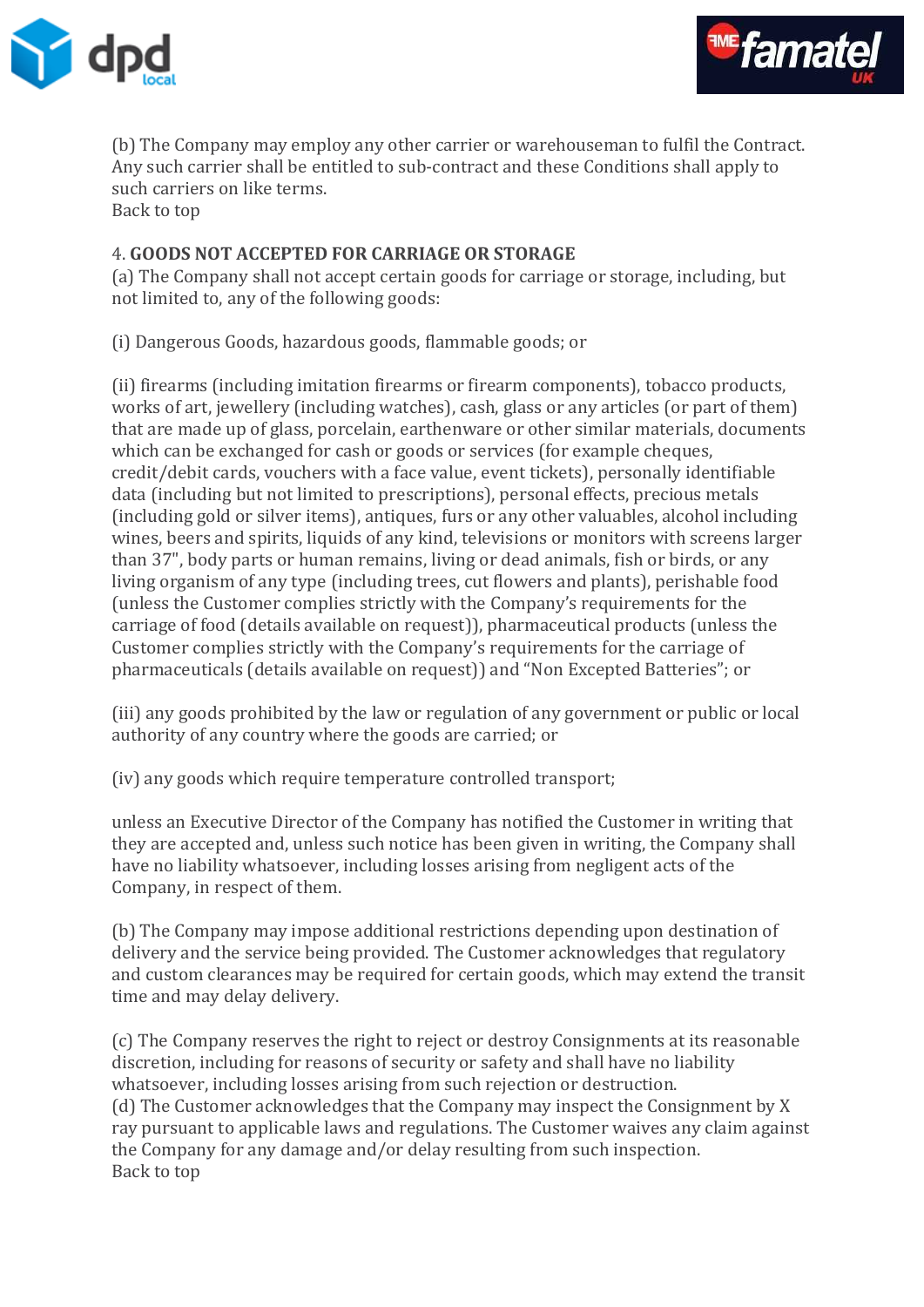



## 5. **GOODS NOT MEETING SERVICE DESCRIPTION**

(a) If the Customer books or requests the collection of goods which do not meet the description of the relevant Service in Condition 1, the Company reserves the right:

(i) to refuse to collect the goods even if the Customer has been given a consignment or order number;

(ii) (if the Company collects the goods), to refuse to store or deliver goods and to return the goods to the Customer as soon as reasonably practicable, but at the Company's cost;

(iii) (if the Company collects and stores or delivers the goods), to process the goods as "Freight Item(s)" which means in particular that the Company will charge the Customer according to its freight tariff and its liability for loss or damage under these Conditions will be on the basis that the goods are a Freight Item.

(b) Where the Company returns the goods to the Customer under Condition (a)(ii) these Conditions shall apply to the carriage of the goods but the Company shall have no liability to the Customer whatsoever for the Company's failure to deliver the goods. Back to top

#### 6. **CUSTOMER WARRANTY**

(a) The Customer warrants, undertakes and represents that:

(i) the goods have been properly and sufficiently packaged and labelled for the intended Service and destination, so that the Consignment will not be lost or damaged whilst being transported, or cause injury or damage to any person or any property or other goods;

(ii) the labelling on the Consignment includes the full address, postcode or zip code of the person or company sending the package and the Consignee;

(iii) it will correctly pack any Expresspak 1 or Expresspak 5 item(s) in accordance with the correct dimensions and weight, otherwise the goods will be processed as either Parcel(s) or Freight Item(s) according to their weight or measurements;

(iv) the goods comprised in any Consignment are not subject to any licences, permits, certificates, restrictions, or anti-dumping or countervailing laws or regulation;

(v) the goods are not destined for any country, company, organisation or individual that are subject to any export control, denied party or embargo list, or an address detailed in Condition 2(k);

(vi) all plant, power or labour required by the Company is available for loading and unloading any Consignment at any collection or delivery point specified by the Customer or recipient;

(vii) it will inform the Consignee of the delivery details of the Consignment. The Company may impose a charge upon the Customer for each or any wasted journey made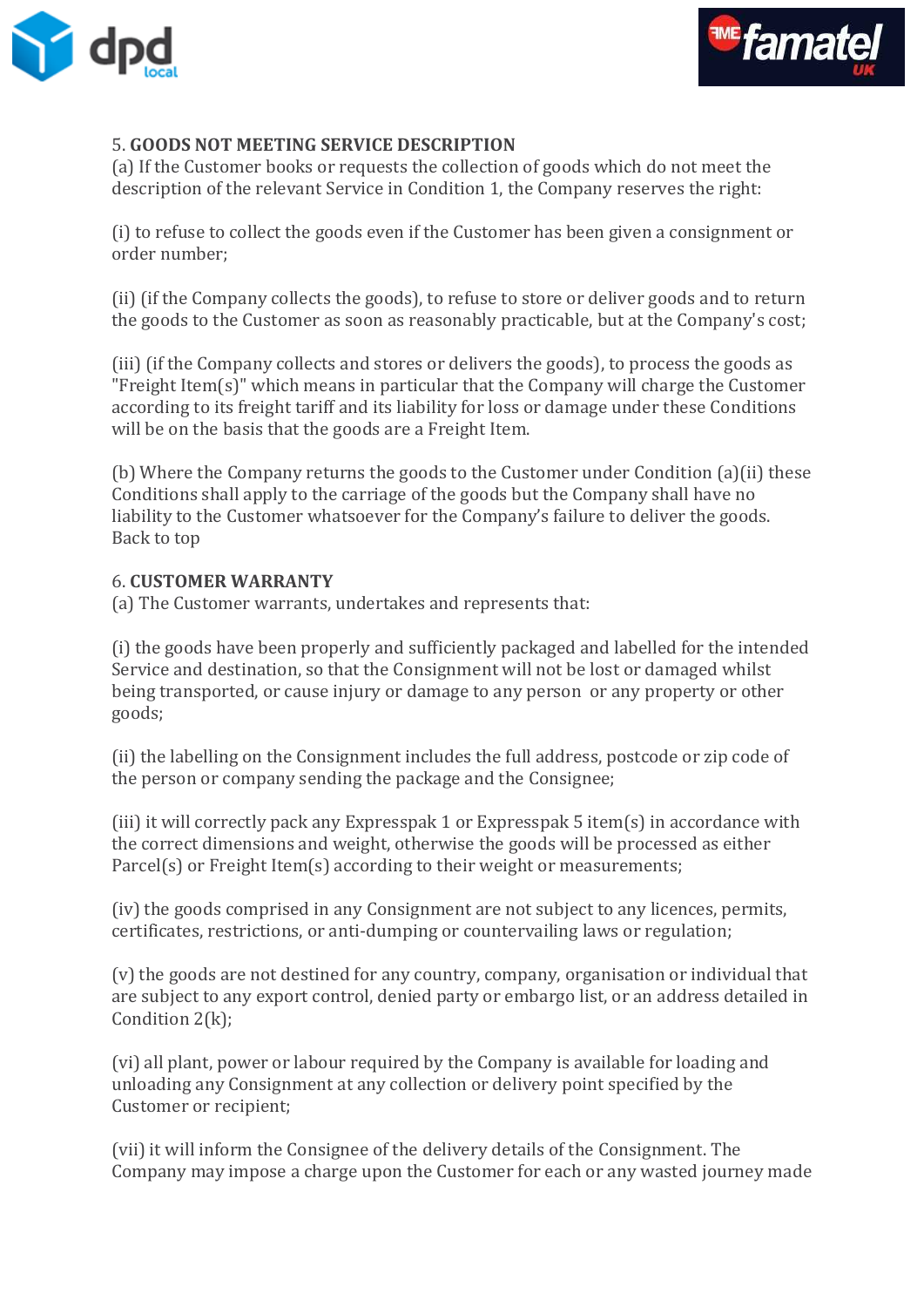



in attempting to deliver the goods;

(viii) where the Customer passes the Consignee's personal data to the Company, the Customer shall ensure it has the right to do so and shall obtain any necessary consents from the Consignee in accordance with Condition 20.

(b) The Customer shall ensure that each Consignment complies with the weight, measurements and length applicable to that Consignment as set out in the relevant definition of Parcel, Shop Parcel, Freight Item, International Parcel, Expresspak 1 or Expresspak 5 as applicable.

Back to top

## 7. **RECEIPT OF GOODS**

a) When receiving Consignments, the Company may scan the Consignment. This will produce a Scan Record as evidence of receipt of the Consignment.

(b) The Company shall, if so required, sign a document prepared by the Customer, acknowledging receipt of the Consignment or goods, but neither the Scan Record nor the Customer document shall be evidence of the condition or correctness of a declared nature, quantity or weight of the Consignment at the time it is received by the Company. Back to top

#### 8. **TRANSIT AND UNCLAIMED GOODS AND UNDELIVERED GOODS**

(a) Transit shall commence when the Consignment is passed to the Company whether at the point of collection, at its premises or at a Pickup Location. The Company is entitled to carry goods by any means of transport and by any route whatsoever.

(b) Transit shall (unless the Company previously decides otherwise) end either:

(i) when the Consignment is offered for delivery at the Delivery Address;

(ii) when, in accordance with instructions from the Customer or the Consignee, the Consignment is left in a safe place;

(iii) when, in accordance with instructions, the Consignment is made available for collection at one of the Company's depots;

(iv) when the Consignment is offered for delivery in accordance with Condition  $8(c)$ ;

(v) when, in accordance with instructions from the Customer or Consignee, the Consignment is delivered at an alternative delivery address; or

(vi) when the Consignment is held by the Company for collection following attempted delivery when the Consignee or a person authorised on the Consignee's behalf collects the Consignment from the Company's depot ; and

in the event that the Company holds Consignments pursuant to Conditions 8(b)(iii) and  $8(b)(v)$  delivery shall be deemed to have ended if the Consignment is not collected within a reasonable time and the Consignment shall be held solely at the Customer's risk and subject to disposal in accordance with Condition 16.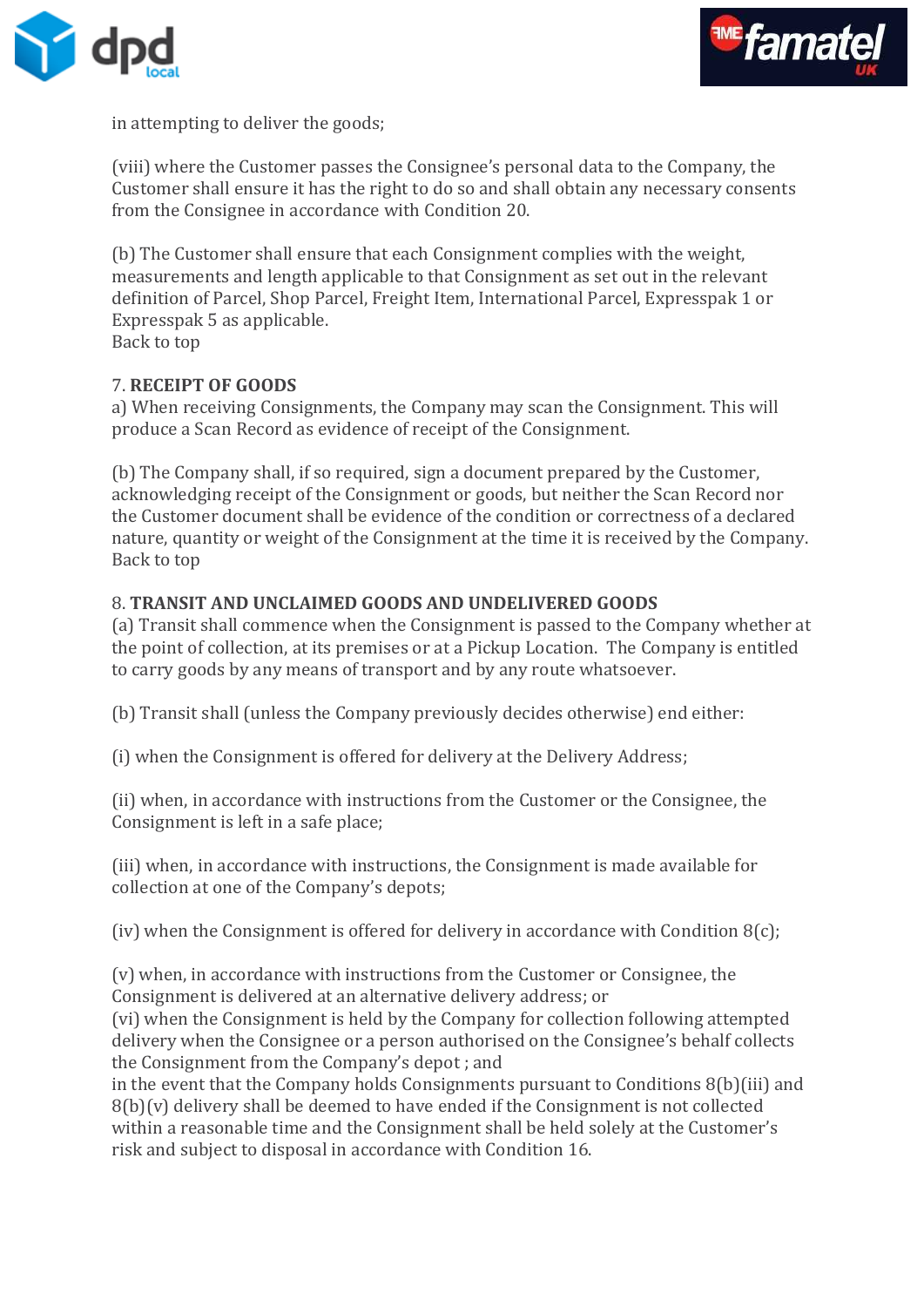



(c) Subject to Condition 8(e), and except in relation to Conditions 8(b)(iii) and 8(b)(v), where for any reason whatsoever the Company cannot carry the Consignment to the Delivery Address or the Company cannot effect delivery at the said address, the following will apply:-

(i) the Company will endeavour to contact the Customer and request a new address and/or the required details to which the Consignment can be delivered in the country in which the Consignment is then lying; and

(ii) if the Company cannot contact the Customer within a reasonable time, or if the Customer does not give the Company a new address and/or the required details for delivery within a reasonable time, the Company has the right to deal with the goods in accordance with Condition 16. During storage, at any time prior to any disposal or destruction in accordance with Condition 16, the goods shall be held solely at the Customer's risk.

(d) The decision as to what constitutes a reasonable time under Conditions 8(b) and 8(c) is entirely at the Company's discretion.

(e) Unless the Customer notifies the Company in writing otherwise and such notice is formally acknowledged in writing by the Company, the Company shall be entitled to deliver the Consignment to a Neighbour of the Consignee's address, a concierge at the Consignee's building or a Pickup Location within the Company's delivery hours and, for the purposes of Condition 8(b), transit of the Consignment shall be deemed to have ended at the time of delivery to such Neighbour or obtaining a signature from a concierge or other recipient, leaving the Consignment at the Consignee's building or the Pickup Location.

(f) Where the Company has loaned computer equipment and/or licensed computer software for the Customer to use to aid the process of recording and despatching goods to the Company the following provisions will apply:

(i) the printing by the Customer of a consignment label will create a computer record of the despatch of the Consignment to the Company, but this computer record will not be evidence that transit has commenced (as defined in Condition 8); and

(ii) the Company will not begin transporting the goods and will not be liable in any way for a Consignment or other goods until a second computer record has been created by the Company when the Consignment or goods are loaded by the Company onto one of the Company's vehicles.

Subject to Condition 10(c), any specific timescales for delivery and/or collection which the Company gives are estimates only. The Company shall not be deemed to be in breach of the Contract or have any liability to the Customer (whether in contract, tort, negligence or otherwise and howsoever arising) for any failure to fulfil any delivery and/or collection within any specified timescales. Back to top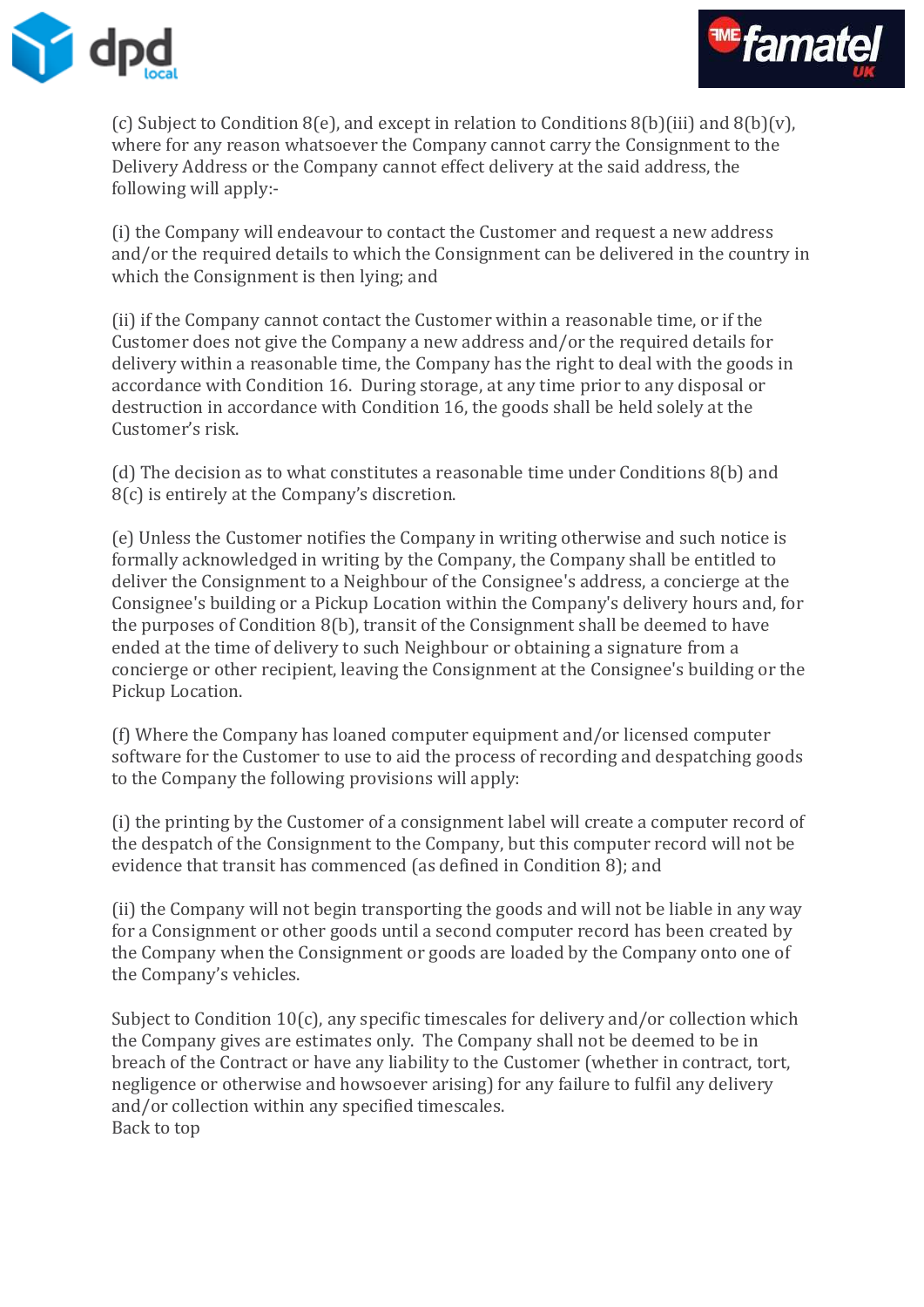



# 9. **PAYMENT AND PRICING**

(a) Unless the Company agrees otherwise with the Customer, the Contract is subject to a minimum invoice charge. Please see the Company website www.dpdlocal.co.uk for details of its minimum order charge. The Company will also tell the Customer what the minimum order charge is before the Customer decides whether to enter into the Contract.

(b) The Company's charges for carriage and other services shall be payable by the Customer, however, the Company shall also have the right to demand and obtain payment from the sender (if different from the Customer) or the Consignee, or from any other person who may be liable to pay the charges.

(c) Payment of the Company's charges is due no later than the date specified on the Company's invoice/statement or such other period as may be expressly agreed with the Customer in writing by an Executive Director. If any payment under the Contract is overdue then, without prejudice to the Company's other rights and remedies, the Customer shall pay interest on the overdue amount (whether before or after judgment) at the statutory rate of interest payable on late payments from time to time, such interest to accrue on a daily basis, from the due date for payment until payment is made in full. The Company reserves the right to withhold its services until the Customer has paid in full any overdue sums.

(d) For all shipments outside the UK, the Company reserves the right to charge the higher of:-

i) the volumetric weight (guidance at https://www.dpdlocal.co.uk/content/products\_services/shipping\_advice.jsp) ; or

ii) the actual weight; iii) the weight declared to the Company by the Customer;

for all Consignments.

(e) A claim or counterclaim by the Customer shall not be a reason for deferring or withholding payment or monies payable, or for refusing to reimburse liabilities incurred by the Company.

(f) Where the Company's charges are paid by a business credit card or debit card, up to 2% of the invoice value will be added to the invoice to cover the bank charges that the Company incurs.

(g) The Company has the right to charge the Customer a handling charge at the rate set out in the Company's tariff for any goods which are not sufficiently packaged in accordance with Condition 6(a)(i) or for any Non-Compatible Item.

(h) The Company shall be entitled at any time and from time to time to increase the Company's charges for carriage or other services by giving to the Customer not less than 7 days' prior written notice (such notice may be via email) to accord with increases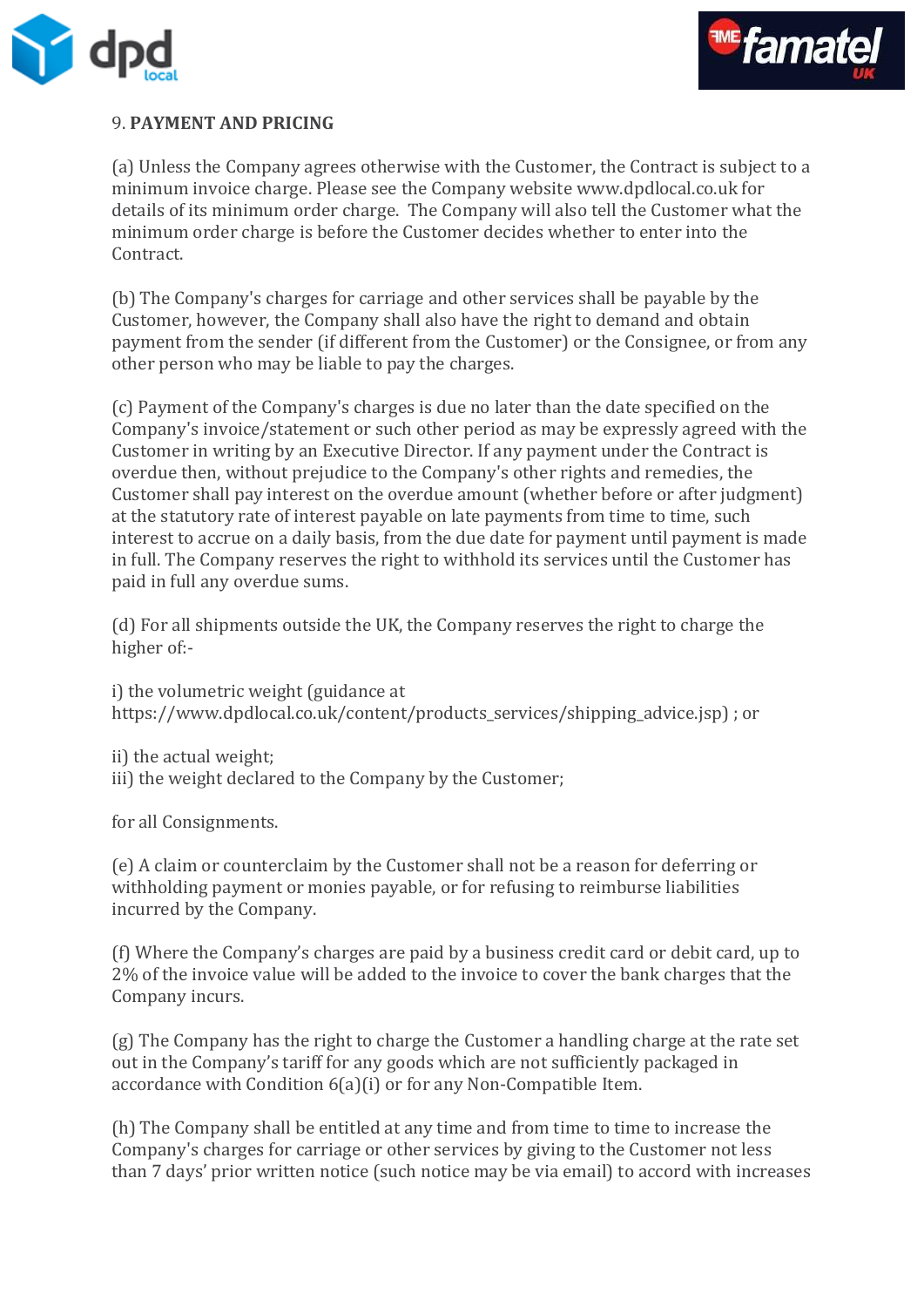



in relevant costs of the Company's business including but not limited to, fuel, congestion charges, major foreign currency exchange rates fluctuations, licence fees, postal fees and labour.

(i) the Company shall do so on the sole basis that in doing so it is acting as the Customer's fully authorised agent;

(j) In the event that the Company pays or agrees to pay to any third party any duty and/or taxes and/or levy in respect of any Customer's goods:

(i) the Company shall do so on the sole basis that in doing so it is acting as the Customer's fully authorised agent;

(ii) whether or not delivery of the goods is made to the Consignee's address, immediately upon receipt of the Company's duty invoice in respect of such duty and/or tax and/or levy the Customer shall settle such duty invoice in full;

(iii) in the event of the Customer failing to comply strictly with Condition 9(j)(ii) above, the Company shall be at full liberty to deal with the goods in accordance with Condition 16.

(k) The Customer shall pay to the Company any duties, taxes, levies, customs assessments, fines or other penalties and unusual costs, claims and expenses (including administrative costs) incurred by the Company as a result of it conveying the goods.

(l) The Customer must notify the Company about any query in relation to any invoice from the Company within 14 days of the invoice date and confirm that query by notice in writing within 28 days of the invoice date. If the Customer does not do this, the Company will not be liable (whether in contract, tort, negligence or otherwise and howsoever arising) for any error in the invoice nor shall the Company be required to repay any sums paid by the Customer unless the Customer can prove that:

(i) it was not reasonably possible for the Customer to notify the Company of the query, or confirm it in writing, within the time set above; and

(ii) the notification or confirmation was made at the first reasonable opportunity and in any event no later than 6 months after the invoice date.

(m) The Company shall be entitled to at any time and from time to time to increase the Company's charges in the event that the Customer's trading profile does not achieve the levels (if applicable) agreed upon account opening.

(n) The Company has the right to charge the Customer a handling charge at the rate set out in the Company's tariff for any goods which exceed:

i) 1.0m in length or 0.60m in width or 0.70m in height or 2.3m in girth or 30kg in weight, for domestic Parcels; and

ii) 1.75m in length or 300cm in girth or 31kg in weight for International Parcels if not presented as a Freight Item.

Back to top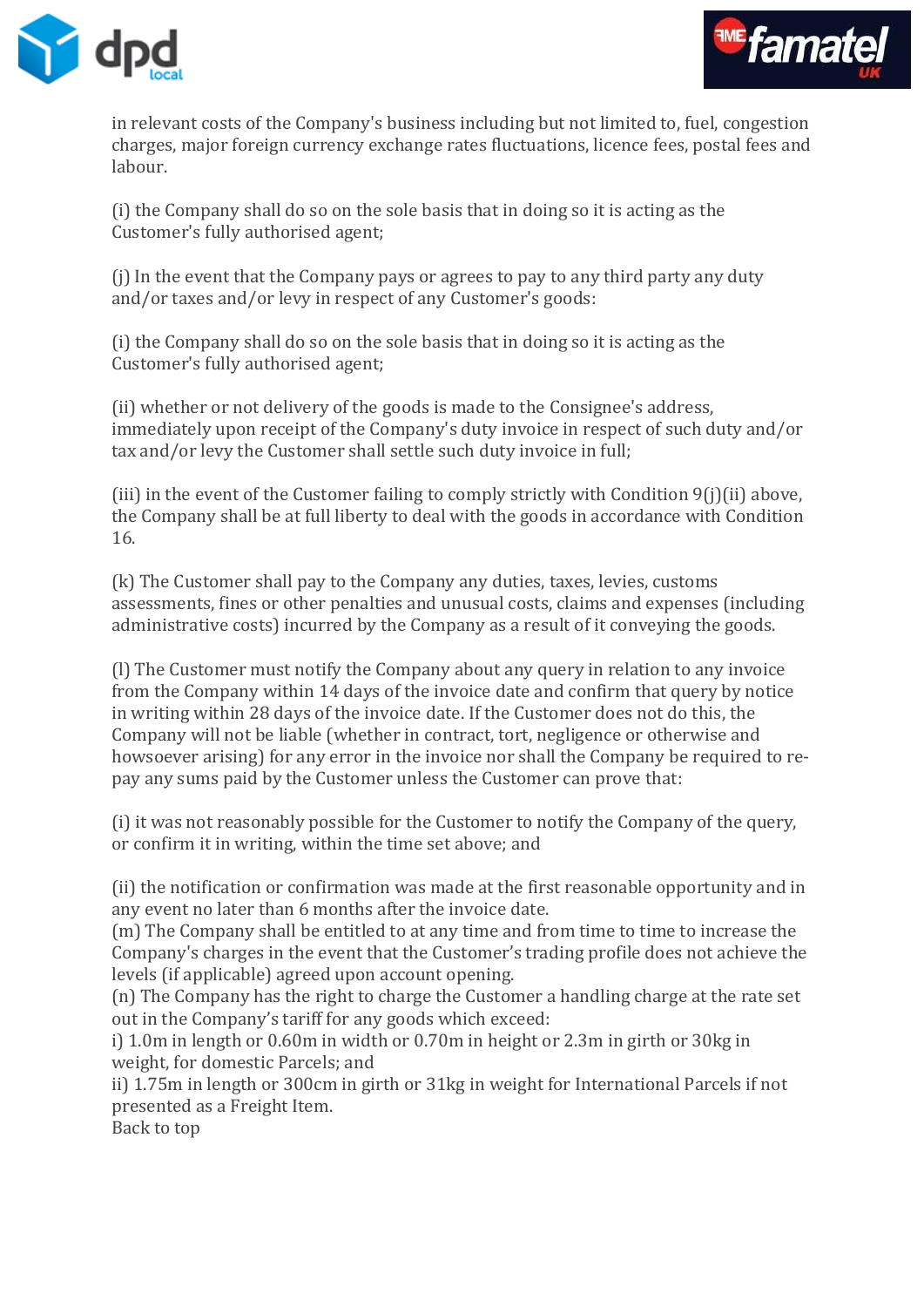



## 10. **LIABILITY FOR LOSS AND DAMAGE AND DELAY**

(a) Subject to the provisions of this Condition 10 and Conditions 4, 11, 12, 13 and 14, the Company will be liable for any physical loss of, or physical damage to, goods during transit (as defined in Condition 8), and storage (other than storage under Condition 8(c)(ii)) except to the extent that such loss or damage has arisen from or consists of:

(i) the Customer or the person receiving the goods not taking or accepting delivery within a reasonable time;

(ii) a breach of any of the Customer's warranties as set out in Condition 6, including insufficient or improper packing, labelling or addressing including incorrect or missing postcode information;

(iii) any special handling requirements in respect of the goods which have not been notified to the Company;

(iv) loss, damage or breakage of articles of, or for that part of any articles that comprises of goods which the Company does not accept for carriage or storage as set out in Condition 4;

(v) any act or omission by the Customer or the owner of the goods or the servants or agents of either;

(vi) inherent liability to wastage in bulk or weight, latent defect or inherent defect, vice or natural deterioration of the goods, wear and tear, depreciation, moths, vermin or the effect of any process of cleaning, dyeing or restoring any article;

(vii) act of God;

(viii) seizure under legal process;

(ix) defect of any equipment supplied by the Customer or the receiver of the goods or any negligence of the Customer's servants or agents;

(x) delay in providing the Company with safe and adequate access and/or delivery instructions;

(xi) any force majeure event as detailed in Condition 19; or

(xii) fraud by the Customer or the owner of the goods or the servants or agents of either.

(b) For the avoidance of doubt, where the Consignment was not in transit or in storage (as defined in Condition 8) at the time of the loss and/or where the Consignment does not have a Scan Record showing that the goods were provided to the Company, then the Company shall not be liable for loss or damage to the goods.

(c) Where the Customer selects a Service, and the Company delivers any Consignment after the time envisaged by the selected Service, the Customer's sole and exclusive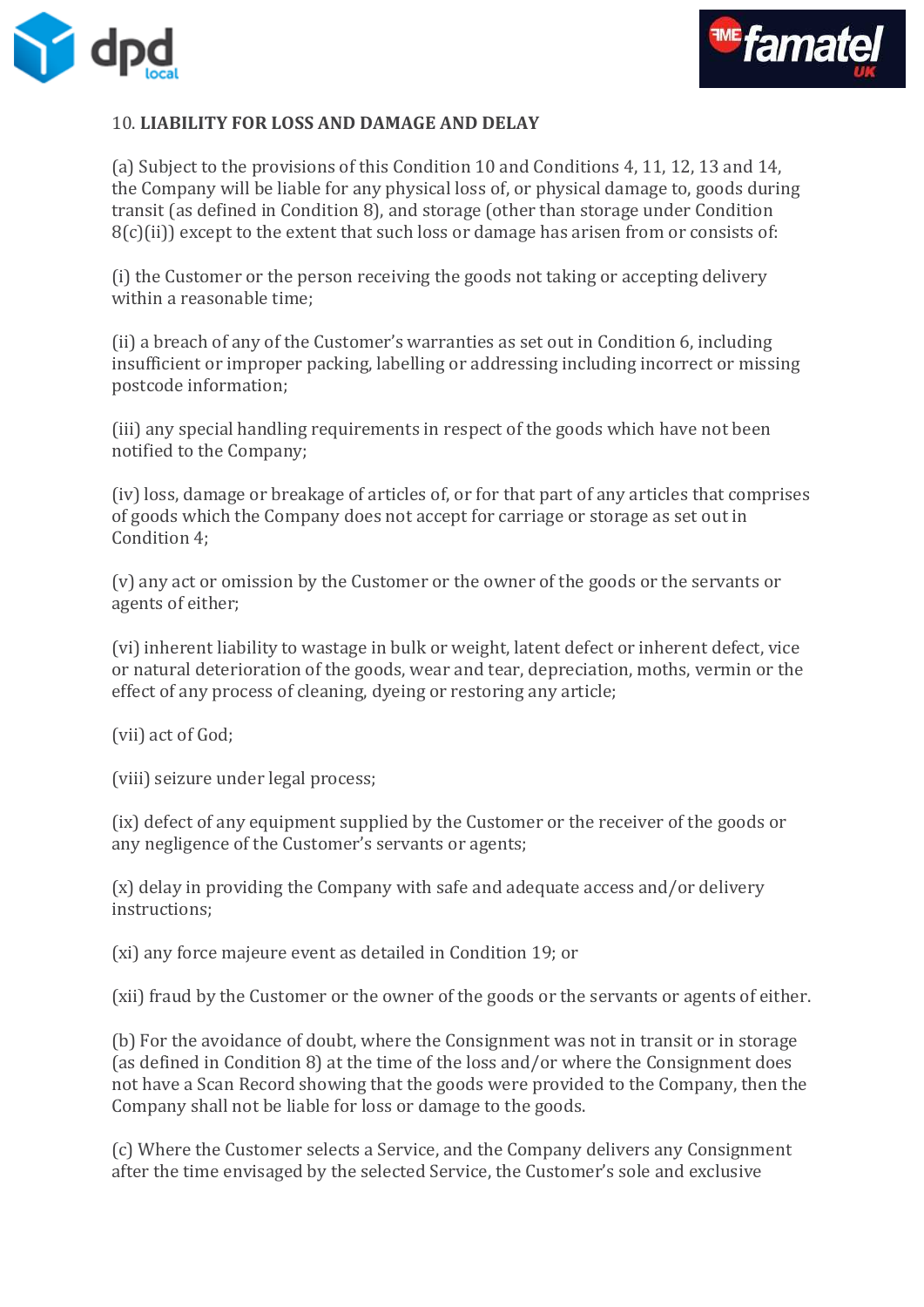



remedy for any losses (whether in contract, tort or negligence or otherwise and howsoever arising) shall, subject to Conditions 4, 9(e), 11, 12, 13 and 14, be a reduction in the price payable so as to reflect the Service actually received. Back to top

## 11. **LIMITATION AND EXCLUSION OF LIABILITY**

(a) Subject to the provisions of this Condition 11 and Conditions 4, 10, 12, 13 and 14, the Company's liability (whether in contract, tort, conversion, negligence or otherwise and howsoever arising) for the loss of or damage to any goods and/or for any other matter (howsoever arising) under or in connection with the Contract shall be limited to the lesser of:

(i) for goods carried within the UK:-

1. £12 per kg of gross weight lost or damaged up to a maximum of £1,000 per Consignment unless the Customer has purchased Extended Cover (as defined in Condition 12); or

2. if the weight of a Freight Item is not declared on the consignment note, £150 per Consignment; or

3. for Expresspak 1, £20 per Consignment.

(ii) for Parcels and Shop Parcels (other than Expresspak 1, Expresspak 5 or Freight Items) under the following services (as defined in the Company's tariff):

1. 10.30 am,

2. by 12 pm,

3. by Saturday 10.30 am,

4. by Saturday 12 pm

the actual value of the goods lost or damaged up to a maximum of £1,000 per Consignment. The Company shall calculate the actual value of any goods lost or damaged as the lower of the repair cost, or replacement cost, or resale or market value of the goods at the time and place of collection. The actual value will not be more than: 1. the original cost of the goods the Customer has actually paid for or, if the Customer is the manufacturer of the goods, the manufacturing cost of the goods; or

2. the replacement cost of lost or damaged goods, and the Customer must provide proof of the replacement cost of the goods lost or damaged; or

3. the repair cost of damaged goods, and the Customer must provide proof of the repair cost of the goods damaged.

(iii) For all International Services:

1. if carriage by road, the liability cap set out in the provisions of the Convention on the Contract for the International Carriage of Goods by Road ("CMR") May 1956, Geneva as amended by the Protocol of July 5th 1978 Geneva and the Protocol of 2008 Geneva apply; or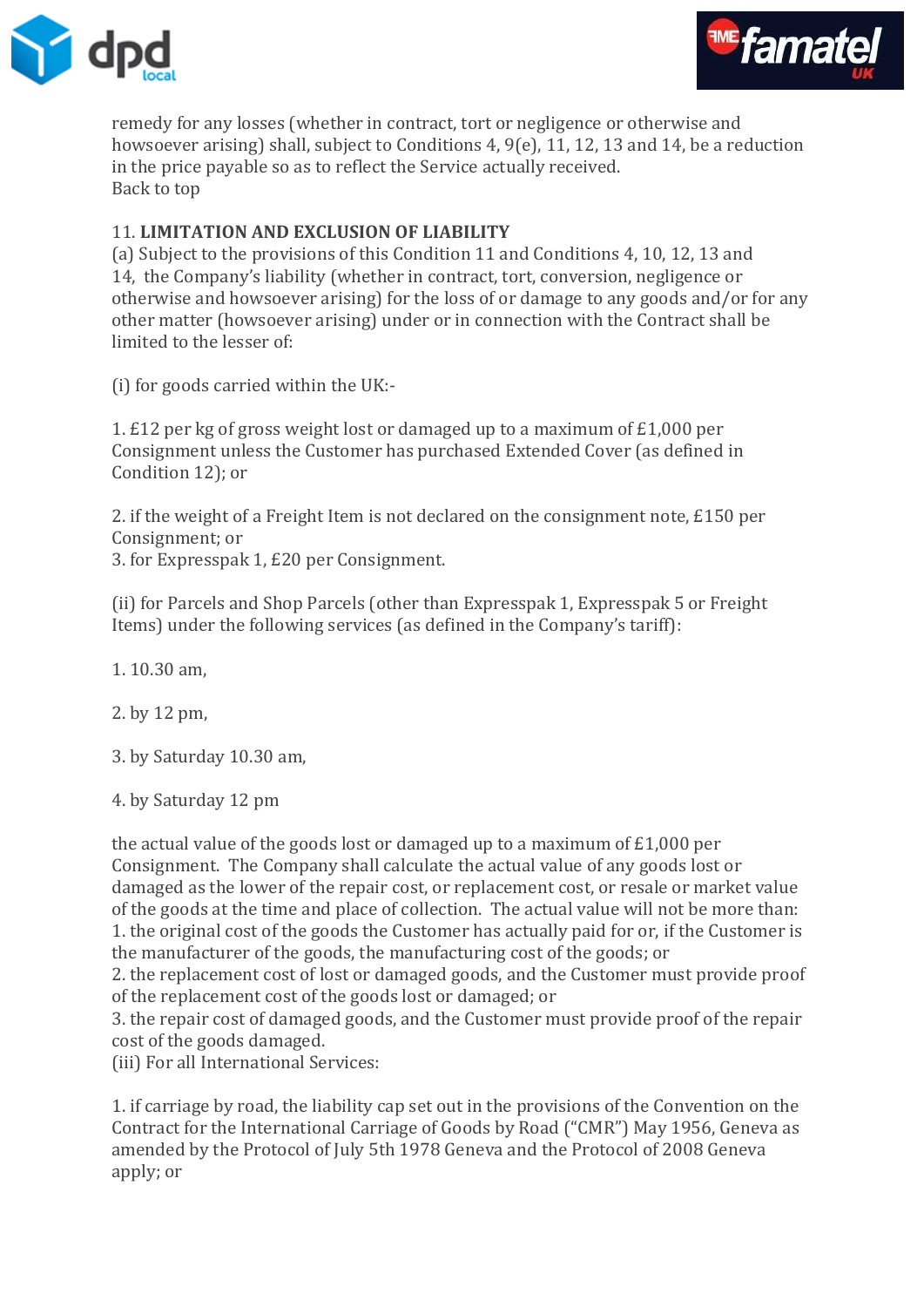



2. if carriage by aircraft, up to \$100 per Consignment unless the Warsaw Convention of 1929, as amended by the Protocol signed in the Hague on September 28th 1955, the Protocol signed in Guatemala City on 8 March 1971 and the Montreal Convention 1999 ("Warsaw Convention") operates; or

3. for all Consignments undertaken as part of services tailored by the Company to the Customer's individual requirements, these services shall be subject to any limitation of liability set out in the current BIFA (British International Freight Association) Conditions; and

4. the repair or replacement cost of lost or damaged goods, and the Customer must provide proof of the repair or replacement cost only of the goods lost or damaged.

(iv) For goods held in storage or for other services, the Company's liability shall not exceed a total of £0.10 per kilo gross weight (i.e. including packaging) lost or damaged with a maximum of £1000. If no weight is declared, then the Company's maximum liability will be equal to one tonne.

(b) Subject to Condition 11(c), CMR and the Warsaw Convention, but notwithstanding anything to the contrary in these Conditions, the Company shall, under no circumstances whatever be liable to the Customer whether in contract, tort (including negligence and conversion), breach of statutory duty or otherwise, for any

(i) loss of profit, or any direct or consequential loss, including the cost of recompiling the information contained on the goods, arising under or in connection with the Contract; or

(ii) loss that is more than the amount the Company has stated in the Conditions above for Consignments sent to or from the UK or other destinations by sea.

(c) Nothing in these Conditions shall limit or exclude the Company's liability for death or personal injury caused by the Company's negligence, or the negligence of the Company's employees, agents or subcontractors, or for fraud or fraudulent misrepresentation or for any other matter for which it is unlawful to exclude or limit liability.

Back to top

#### 12. **EXTENDED COVER**

For all Services except for the carriage of Expresspak 1, Expresspak 5, and Freight Items:

(a) If the Customer has paid or agreed to pay the Company's charge for 'Extended Cover' and the Company has agreed to the extension, the Company's liability (whether in contract, tort, conversion, negligence or otherwise and howsoever arising) for the loss of or damage and/or for any other matter (howsoever arising) to any Consignment on all Services shall:

(i) be limited to a maximum of £5,000 per Consignment, as calculated by reference to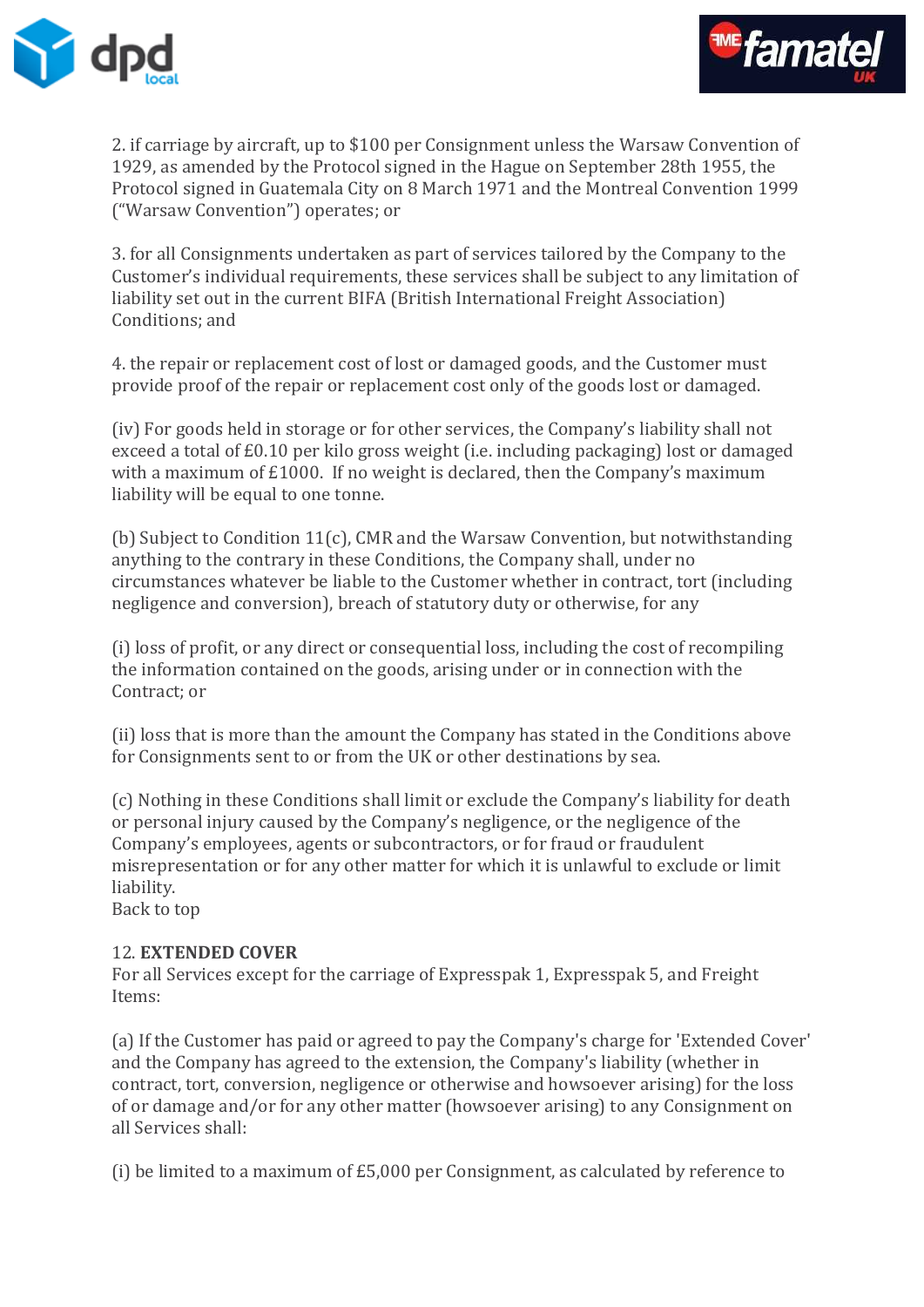



the actual value of the Consignment pursuant to Condition 11(b);

(ii) where the Company has agreed in writing to provide 'Extended Cover' at a rate by weight, be limited to a maximum of £15 per kilo or £5,000 per Consignment, whichever is the lesser, and the calculation of the 'Extended Cover' shall be based on the declared weight on the Consignment note; and/or

(iii) under Condition (i) above, the Company shall be limited to that proportion in the case of partial loss or damage which the weight of the part lost or damaged bears to the total weight of the whole Consignment;

PROVIDED THAT, subject to Condition 12(b), nothing in this Condition 12(a) shall limit the liability of the Company for damages below the sum of £100 in respect of any one Consignment.

(b) The actual value of any goods lost or damaged shall be ascertained by reference to its repair cost, replacement cost, resale or fair market value at the time and place of collection, whichever is less. In no event shall such value exceed the original cost of the item actually paid by the Customer, plus 10%.

(c) If a Customer requires 'Extended Cover', it shall fully disclose to the Company, should it so request, the nature of goods to be carried. The Company shall, in its sole discretion, decide whether 'Extended Cover' shall apply to any Consignment for which it is requested.

Back to top

## 13. **CLAIMS FOR COMPENSATION**

(a) The Customer must notify the Company of any loss or damage giving rise to a claim within 14 days of the date of despatch. The Customer should confirm any loss or damage by providing the Company with evidence supporting such claim within 28 days of request for such evidence. If the Customer fails to do so, the Company shall not be liable for any loss or damage, save and except where the Customer proves that:

(i) it was not reasonably possible for the Customer to advise the Company or make such claim in writing within the time limit applicable; and

(ii) such advice or claim was made within a reasonable time

in which case the Company shall not have the benefit of exclusion of liability afforded by this Condition 13(a)

(b) In the event of a claim for damage, the Customer must ensure that the Consignment and its packaging is held for inspection at a location within the United Kingdom and will provide photographic evidence with the evidence submitted in accordance with Condition 13(a).

(c) A payment of any claim by the Company shall be in full and final settlement of such claim.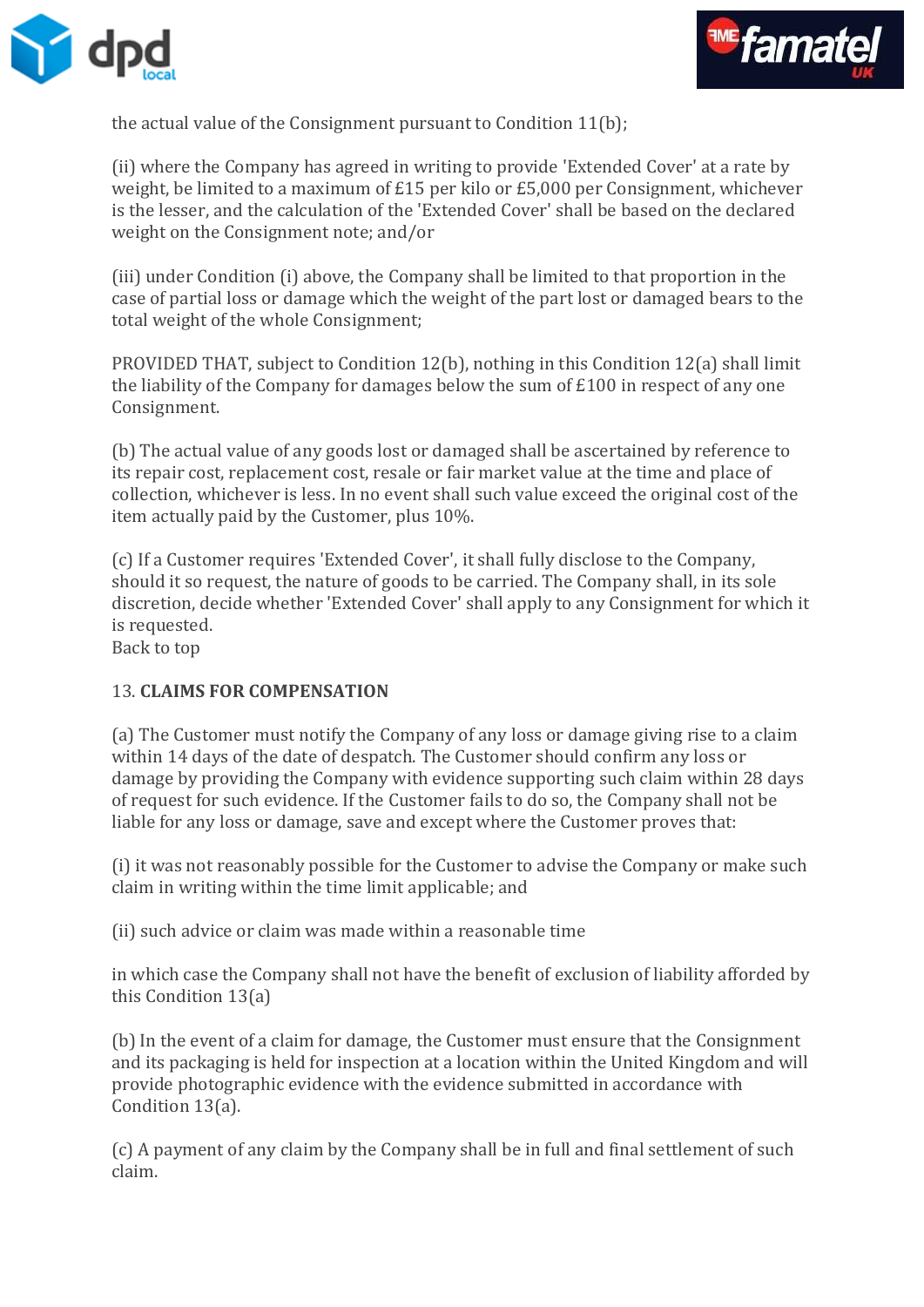



(d) In any event, any claim made by the Customer must be made within one year from the date of despatch. Back to top

### 14. **CUSTOMERS' INDEMNITY**

a) The Customer shall indemnify the Company fully for any duty, tax or charge that it has not paid under the Contract and for any failure to export goods which have been zero-rated for the purposes of Value Added Tax (or similar tax or duty) or to comply with any conditions relating to importing or exporting zero-rated goods.

b) The Customer shall indemnify the Company against all liabilities, costs, expenses, damages and losses (including but not limited to any direct, indirect or consequential losses, loss of profit, loss of reputation and all interest, penalties and legal costs (calculated on a full indemnity basis) and all other reasonable professional costs and expenses) suffered or incurred by the Company arising out of or in connection with:

(i) any negligent act, negligent omission, negligent misdirection, negligent misstatement or fraudulent act by the Customer, sender or Consignee, its servants or agents;

(ii) claims of any nature for loss or damage resulting from the carriage of Dangerous Goods or goods which are not accepted for carriage or storage by the Company as set out in Condition 4;

(iii) claims and demands of any nature in respect of loss of or damage to the goods made by the Customer and/or any third party additional to or in excess of the limits of liability of the Company set out in these Conditions;

(iv) any claims made or penalties imposed by the HM Revenue & Customs or equivalent in overseas jurisdictions;

(v) claims and demands made by any third party attributable to lack of authority on the part of the Customer to enter into the Contract upon these Conditions;

(vi) breach of any of the warranties set out in Condition 6;

(vii) any inaccurate or false information supplied to the Company by the Customer which relates to the Customer and/or the goods comprised in any Consignment;

(viii) the Customer's failure to include the relevant Commodity Code, where required, pursuant to Condition 2(h)(ii);

(ix) the Customer's failure to provide correct written notification in advance of any Consignments and/or goods comprised within any Consignment which are not standard or permanent exports as required pursuant to Condition 2(h)(iii);

(x) the Customer's unreasonable detention of vehicles, containers, sheets, pallets and like equipment;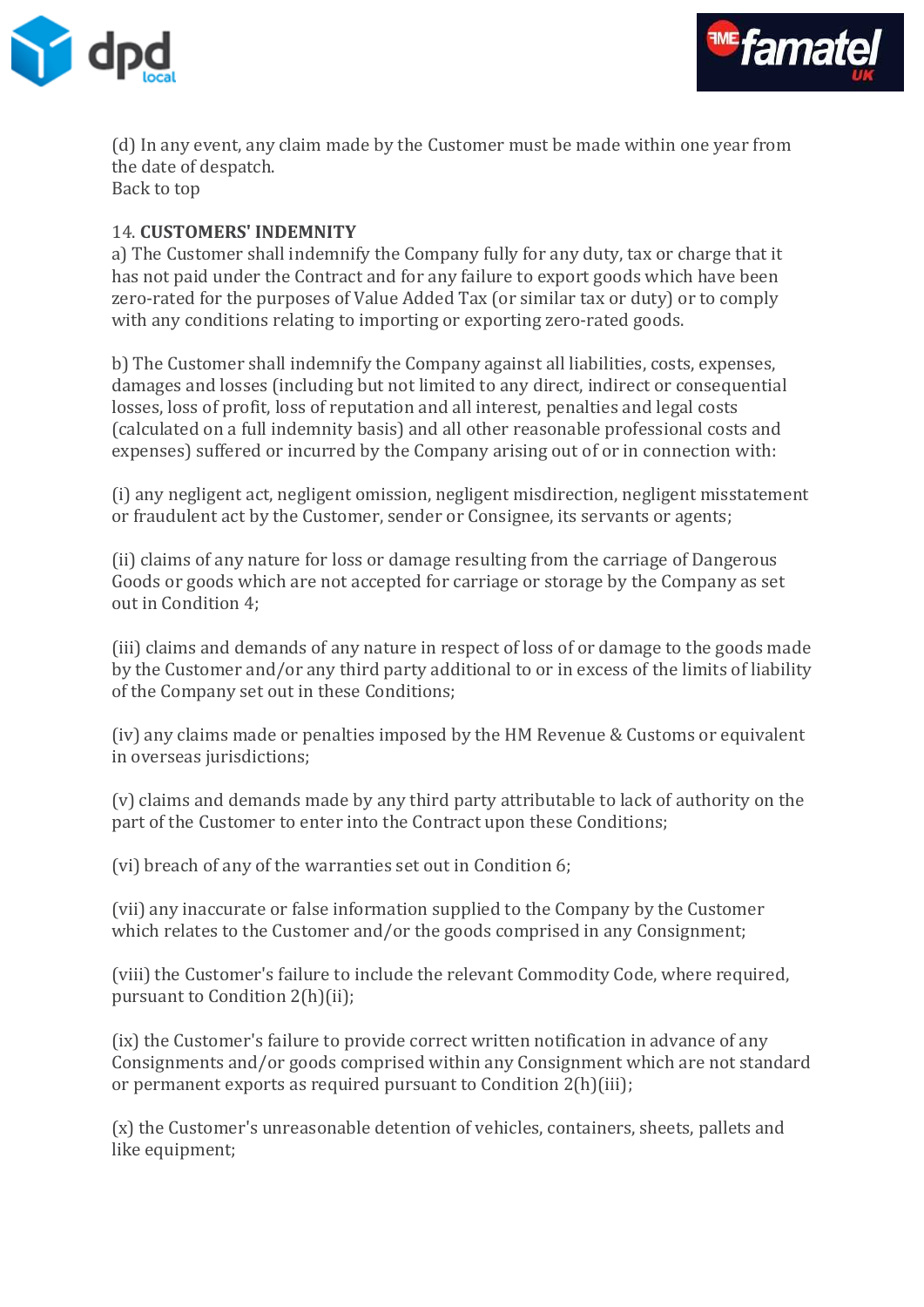



(xi) any claim being made by any third party against the Company in respect of loss of or damage to the goods or in respect of any conversion of or interference with the goods.

Back to top

## 15. **EXTENSION OF PROTECTION TO EMPLOYEES AND AGENTS**

The Customer acknowledges and agrees that the provisions of Conditions 4, 10, 11, 12, 13, 14 and 16 shall extend to protect, limit the liability of and indemnify the employees and agents of the Company and that such provisions have been entered into and shall be enforceable by the Company for itself and as trustee or agent for such employees and agents.

Back to top

## 16. **LIEN AND DISPOSAL OF GOODS**

(a) The Company shall have a lien on all goods carried for the Customer for any amount due to the Company whether pursuant to the Contract or otherwise and for the cost of recovering the same.

(b) If the amounts owing to the Company in respect of which it has a lien are not satisfied within a reasonable time of the commencement of transit as defined in Condition 8, the Company shall be at full liberty at its own discretion to:

(i) sell the goods either privately or by auction and to apply the proceeds of any such sale in or towards any monies owing to it and the expense of the sale and shall account to the Customer for the balance remaining if any; or

(ii) destroy the goods if any sale under Condition (i) above is impractical in the opinion of the Company due to the value or saleability of the goods in question, or otherwise;

and such sale or destruction as the case may be shall be a full discharge of any liability of the Company in respect of the goods. Back to top

#### 17. **UNREASONABLE DETENTION**

The Customer must pay the Company the costs that arise if the Company's vehicles, containers, sheets, pallets and similar equipment are unreasonably detained by it. However, the Company's rights against any other person in relation to vehicles, containers, sheets, pallets and similar equipment which have been unreasonably detained will not be affected.

Back to top

#### 18. **PROOF OF DELIVERY**

The Company may require a recipient of a Consignment to sign an ESCD as proof of delivery of the Consignment. Any record of the recipient's signature obtained by the Company shall be conclusive evidence of the delivery of Consignments (including the quantity of such Consignments) comprised in the Consignment. The recipient's signature and/or Scan Record shall be evidence of delivery of the Consignment. Back to top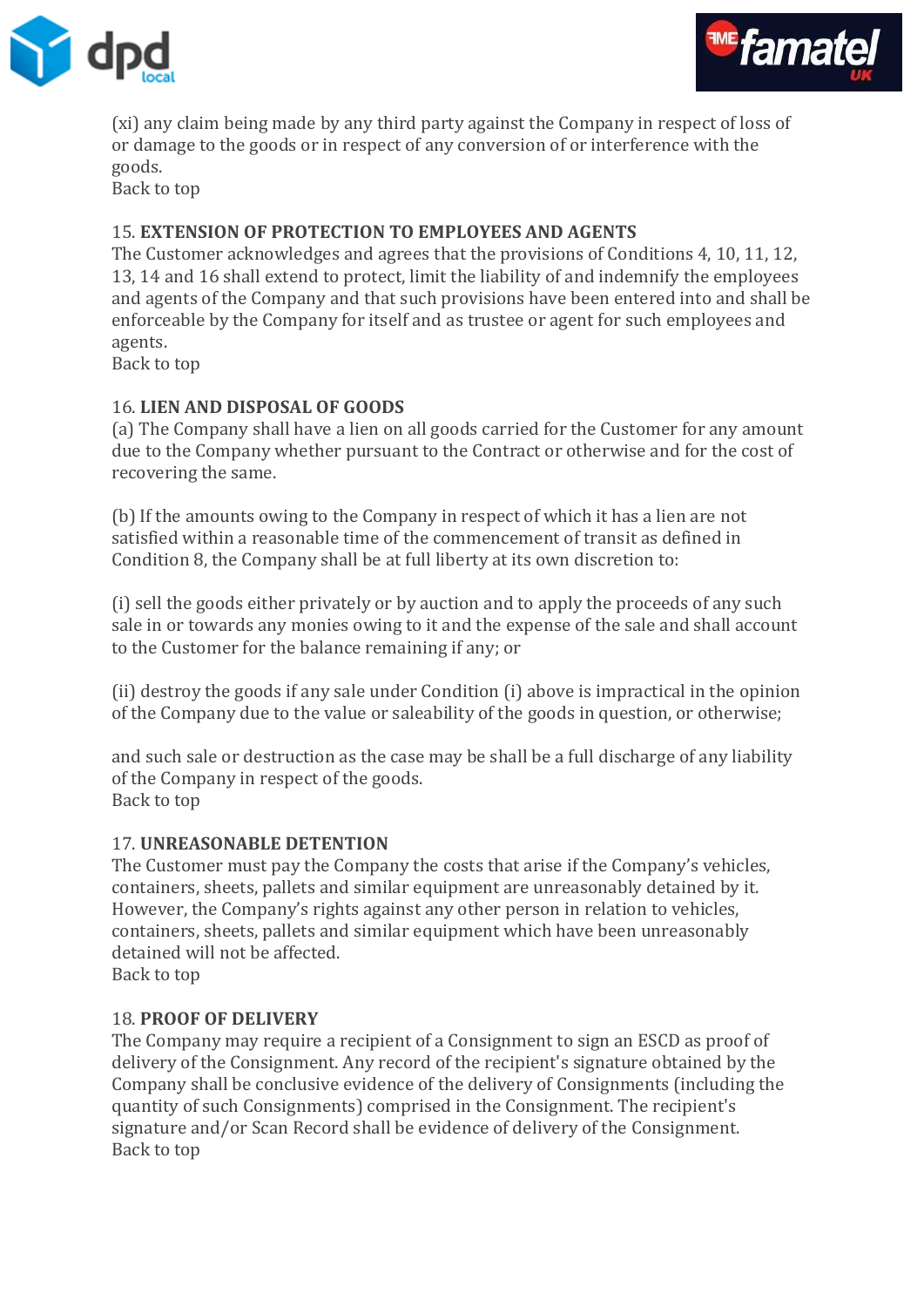



## 19. **PERFORMANCE**

The Company shall be relieved of its obligation to perform the Contract to the extent that performance is prevented or delayed by a failure or delay by the Customer to perform any obligations under these Conditions and causes beyond the reasonable control of the Company, including but not limited to, any force majeure event meaning an event beyond the reasonable control of the Company, including seizure under a legal process, consequence of war, invasion, act of foreign enemy hostilities (whether war is declared or not), civil war, rebellion, insurrection, military or usurped power or confiscation, requisition, destruction of or damage to property, extreme weather conditions, compliance with any law, or order of any government or public or local authority, riots, civil commotion, strikes, lockouts, general or partial stoppage or restraint of labour from whatever cause, accident, breakdown of plant or machinery, fire, flood, storm or default of suppliers or subcontractors, pressure waves caused by aircraft or other aerial devices travelling at sonic or supersonic speeds, the direct or indirect effect of ionising radiations or contamination by radioactivity and, for the avoidance of any doubt, the Company's charges shall be payable in full in such circumstances, without prejudice to the Company's rights at common law to treat the Contract as frustrated.

Back to top

#### 20. **USE OF CUSTOMER DATA**

(a) The Customer provides Personal Data (as defined in the Data Protection Act 1998, as amended or replaced by GDPR and the Data Protection Act 2018 ("Data Protection Law")) of Consignees and other individuals to the Company in order for the Company to provide the Services. The Company shall be a Data Processor and the Customer shall be a Data Controller (as defined in Data Protection Law). Each party shall comply with Schedule 1 (Data Protection).

(b) In relation to any Personal Data provided by the Customer to the Company;

(i) The Customer agrees to comply with its obligations as a Data Controller under Data Protection Law;

(ii) The Customer has obtained any necessary consents from the receiver of the goods as required under Data Protection Law for use of that Personal Data by the Company to provide the Services; and

(iii) The Customer has made the Consignee aware that such details may be used by the Company to enhance the delivery process for the Consignee and it will use notifications and Geodata for that purpose.

(c) The Company may share the Personal Data with its third party sub-processors for the purpose of providing or improving the Services in accordance with Schedule 1 (Data Protection).

(d) The Company shall not be considered a Data Controller or Data Processor for any personal and/or sensitive data that is contained within a Delivery Item. Back to top 21. **WAIVER**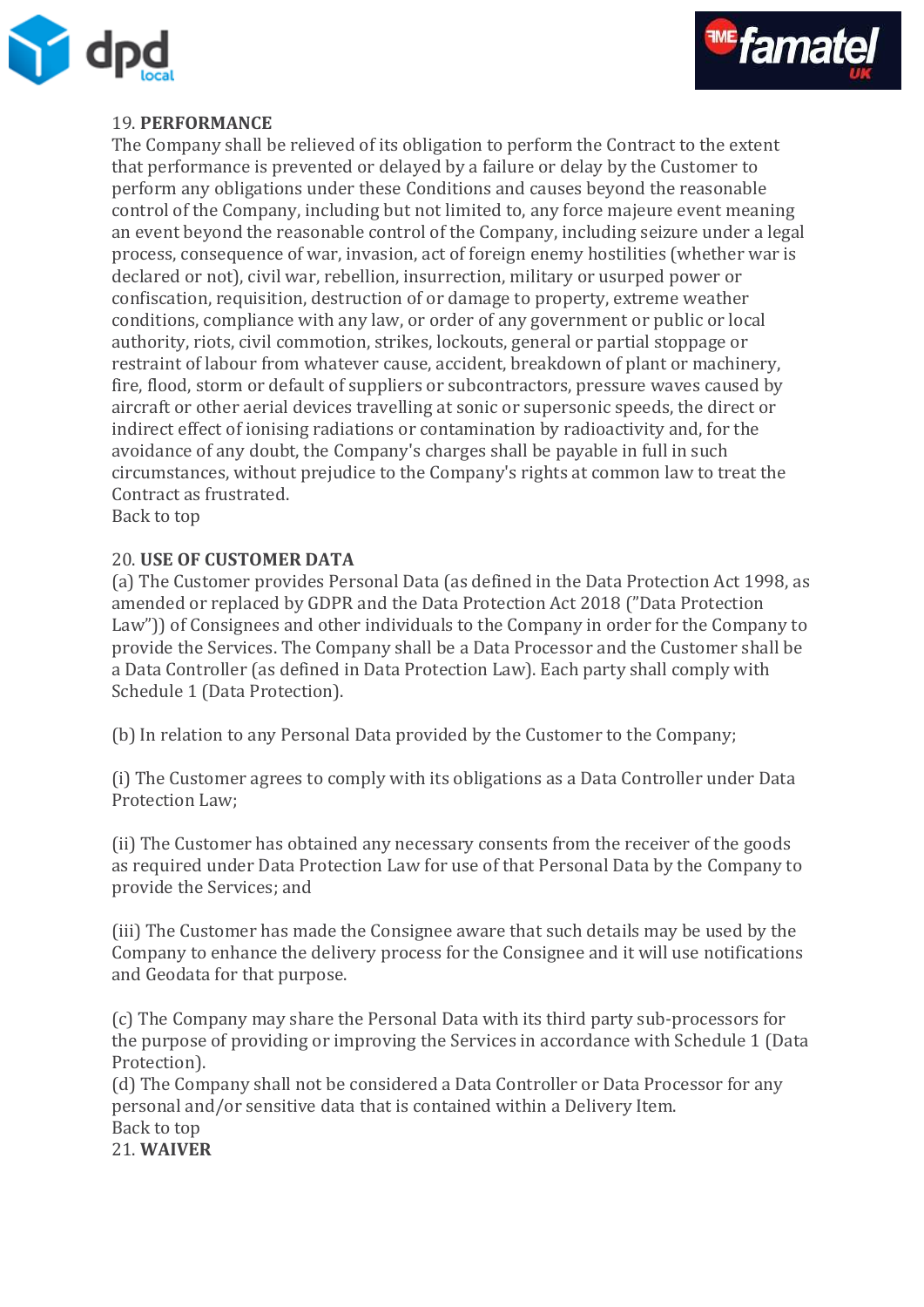



Any failure by the Company to enforce or apply any provision of these Conditions shall not constitute a waiver of that provision and shall not otherwise remove or reduce the Company's right to enforce that provision.

# Back to top

#### 22. **SEVERABILITY**

If any of these Conditions or any part is held to be invalid for any purpose, it shall for that purpose be deemed to have been omitted, but shall not prejudice the effectiveness of the rest of these Conditions.

Back to top

#### 23. **INTELLECTUAL PROPERTY**

(a) All Intellectual Property Rights in any materials (including software) supplied by the Company to the Customer and in any methods of work and processes used by the Company in connection with this Contract are and shall remain the exclusive property of the Company. Nothing in these Conditions shall imply any licence or other permission to use or reproduce any such materials, methods and processes save as expressly agreed in writing by the Company.

(b) The Customer grants the Company (or its' subcontractors) a fully paid-up, worldwide, royalty-free licence to use the Customer's Intellectual Property Rights, including but not limited to any relevant trademark or logo, for the purpose of providing notifications to the Consignee on behalf of the Customer during the provision of Services.

Back to top

## 24. **GOVERNING LAW AND JURISDICTION**

\_\_\_\_\_\_\_\_\_\_\_\_\_\_\_\_\_\_\_\_\_\_\_\_\_\_\_\_\_\_\_\_\_\_\_\_\_\_\_\_\_\_\_\_\_\_\_\_\_\_\_\_\_\_\_\_\_\_\_

The Contract and these Conditions (and any non-contractual claims arising in relation to it) shall in all respects be subject to and construed in accordance with English Law and the parties to the Contract hereby submit to the exclusive jurisdiction of the Courts of England.

Effective date 25 May 2018 Schedule 1 **Data Protection**

#### 1. **DEFINITIONS**

"Data Controller" Has the meaning given to 'Data Controller', or 'Controller' as appropriate, in the Data Protection Laws;

"Data Breach" Means a breach of security leading to the accidental or unlawful destruction, loss, alteration, unauthorised disclosure of, or access to, Personal Data transmitted, sorted or otherwise processed;

"Data Processor" Has the meaning given to 'Data Processor', or 'Processor' as appropriate, in the Data Protection Laws;

"Data Protection Laws" Means any and all laws, statutes, enactments, orders or regulations or other similar instruments of general application and any other rules, instruments or provisions in force from time to time relating to the processing of personal data and privacy applicable to the performance of this Agreement, including where applicable the Data Protection Act 1998, the Data Protection Bill, the Regulation of Investigatory Powers Act 2000, the Privacy and Electronic Communications (EC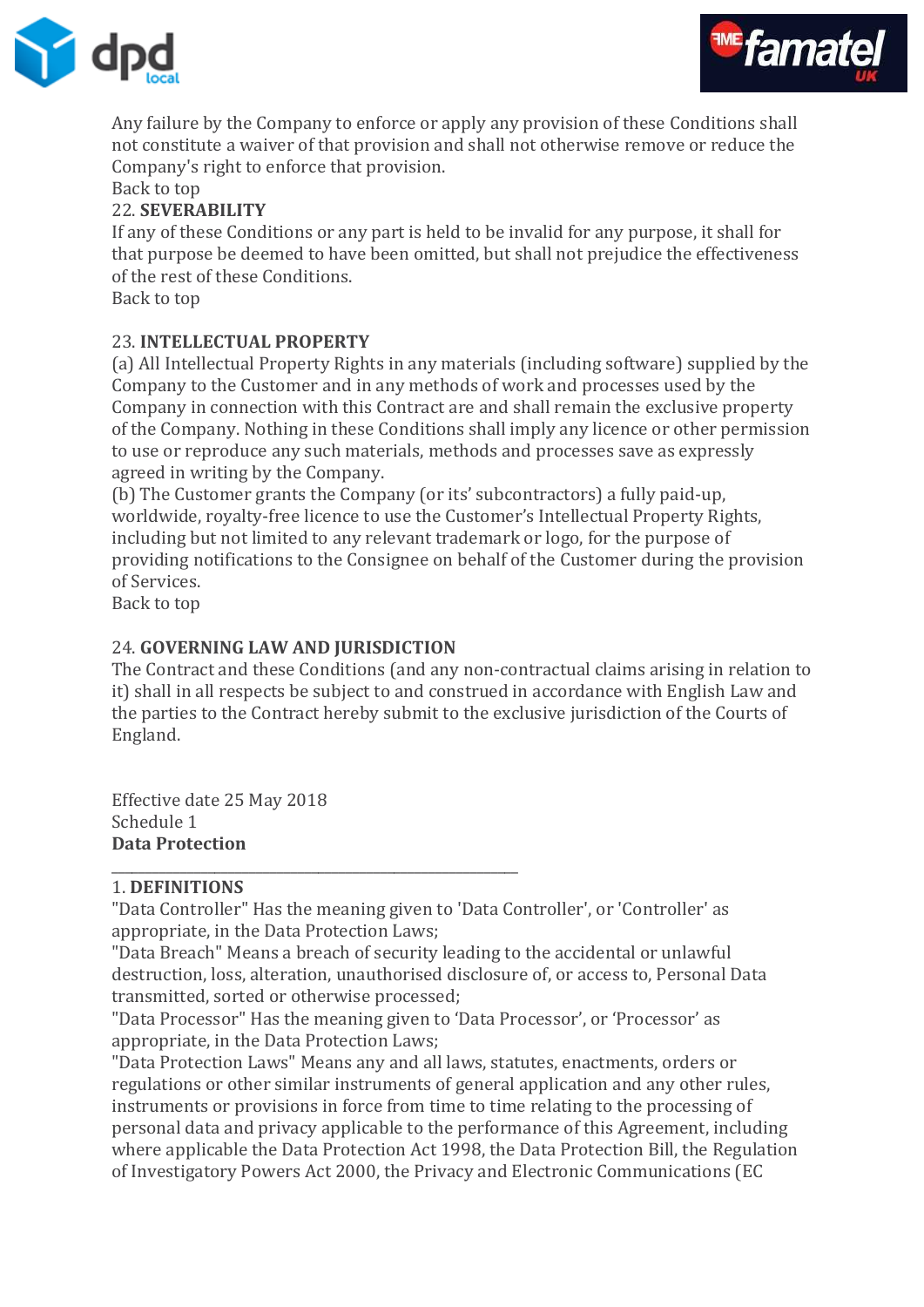



Directive) Regulations 2003 (SI 2426/2003) as amended or superseded and the GDPR (Regulation (EU) 2016/679);

"GDPR" Means Regulation (EU) 2016/679 of the European Parliament and of the Council of 27 April 2016 on the protection of natural persons with regard to the processing of personal data and on the free movement of such data, and repealing directive 95/46/EC as updated, superseded or repealed from the time to time; "Personal Data" Has the meaning given in the Data Protection Laws.

## 2. **COMPLIANCE WITH DATA PROTECTION LAWS**

2.1 The Parties shall each comply with their respective obligations under the applicable Data Protection Laws.

## 3. **DATA PROCESSING OBLIGATIONS**

3.1. In respect of any Personal Data to be processed by the Company acting as Data Processor pursuant to this Agreement for which the Customer is Data Controller, the Data Processor shall:

3.1.1. provide appropriate technical and organisational measures in such a manner as is designed to ensure the protection of the rights of the data subject and to ensure a level of security appropriate to the risk;

3.1.2. only engage sub-processors where necessary to fulfil any requests of the Data Controller (including but not limited to in connection with the purposes set out in clause 5.1 below);

3.1.3. ensure that any sub-processor that is engaged to process such Personal Data by the Data Processor is subject to data protection obligations that are similar to those applicable to the Data Processor under this Schedule;

3.1.4. process that personal data only to perform its obligations under this Agreement or other documented instructions and for no other purpose save to the limited extent required by law;

3.1.5. on termination of this Agreement, at the Data Controller's option either return or destroy the personal data (including all copies of it) immediately, save that the Data Processor may retain copies of such personal data for the time period set out in clause 5.1 or for the minimum retention period required by applicable law

3.1.6. ensure that all persons authorised to access the personal data are subject to obligations of confidentiality;

3.1.7. at the cost of the Data Controller, make available to the Data Controller all information necessary to demonstrate compliance with the obligations laid out in Article 28 of GDPR and this Schedule and allow for and contribute to audits, including inspections (with any such inspections not to exceed one per calendar year), conducted by the Data Controller or another auditor mandated by the Data Controller; provided that, in respect of this provision the party carrying out the audit/inspection shall agree to any confidentiality/security obligations required by the Data Processor, and the Data Processor shall immediately inform the Data Controller if, in its opinion, an instruction infringes Data Protection Laws;

3.1.8. at the cost of the Data Controller taking into account the nature of the processing, provide assistance to the Data Controller, insofar as possible, in connection with the fulfilment of the Data Controller's obligation to respond to requests for the exercise of data subjects' rights pursuant to Chapter III of the GDPR to the extent applicable; 3.1.9. at the cost of the Data Controller provide the Data Controller with assistance in ensuring compliance with articles 32 to 36 (inclusive) of the GDPR (concerning security of processing, data breach notification, communication of a personal data breach to the data subject, data protection impact assessments, and prior consultation with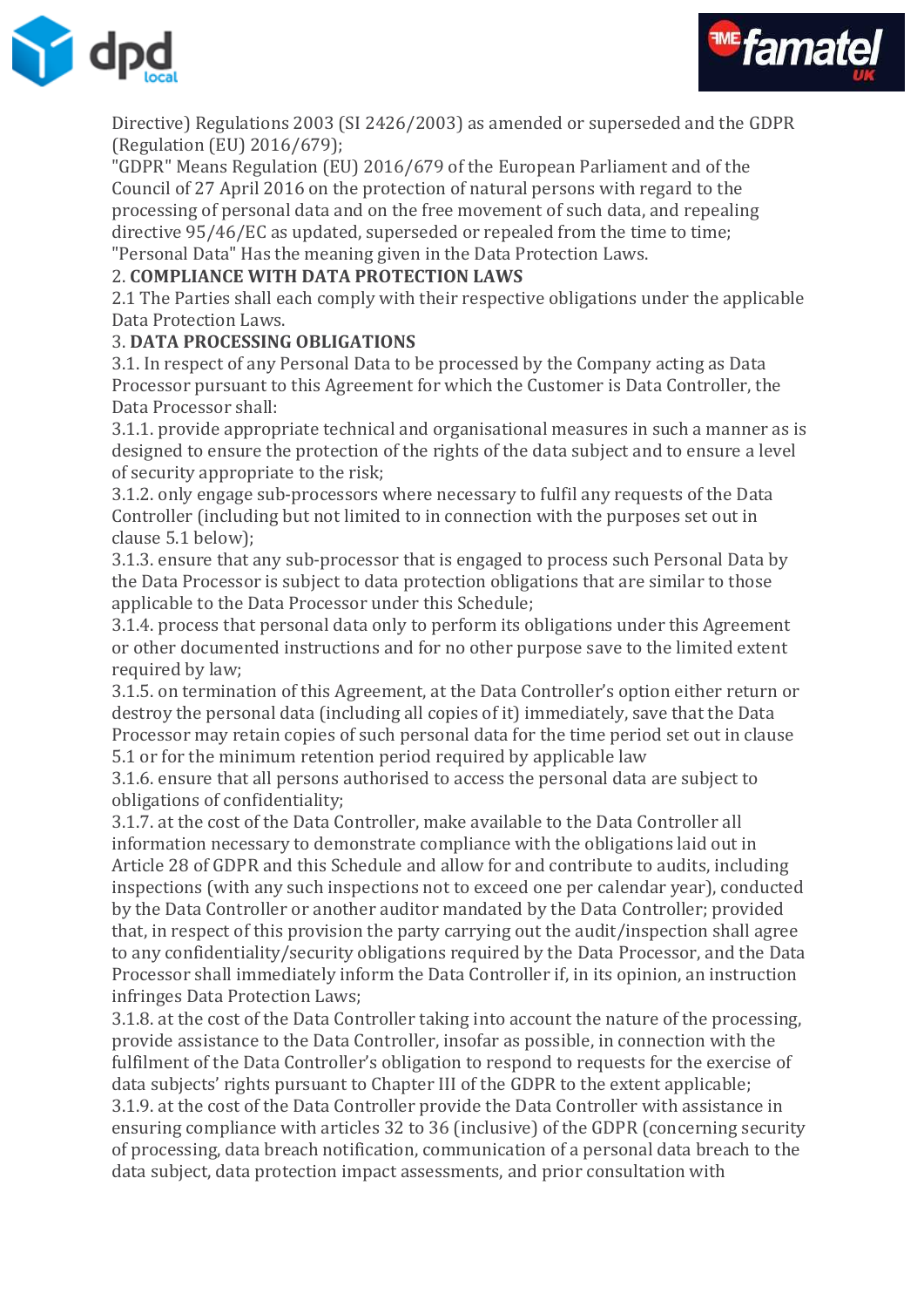

supervisory authorities) to the  $\epsilon$  **Extending and Data Controller, taking into** account the nature of the processing and the information available to the Data Processor;

3.1.10. notify the Data Controller without undue delay (and in any event, within 24 hours of becoming aware of a security breach in respect of Personal Data that it processes on behalf of the Data Controller) in writing if the Data Processor becomes aware of a Data Breach; and

3.1.11. maintain a record of its processing activities in accordance with Article 30(1) of the GDPR.

# 4. **INTERNATIONAL DATA TRANSFERS**

4.1.In respect of any Personal Data to be processed by a party acting as Data Processor pursuant to this Agreement for which the other party is Data Controller, the Data Processor shall be permitted to transfer the Personal Data outside the EEA or to an international organisation

4.1.1. if it ensures appropriate levels of protection, including any appropriate safeguards if required, are in place for the Personal Data in accordance with the Data Protection Laws, in respect of which the Data Controller grants permission for the Data Processor to enter into 'Standard Contractual Clauses' (contractual clauses provided by the European Commission with the purpose of safeguarding Personal Data when it is transferred from a Data Controller inside the EU to a Data Processor outside the EEA) on its behalf;

4.1.2. documenting and evidencing the protections and adequate safeguards in clause 4.1.1 above and allowing the Data Controller access to any relevant documents and evidence.

# 5. **DETAILS OF PROCESSING ACTIVITIES**

5.1. The following table sets out the details of processing as required by Article 28 of GDPR:

| Purposes for which the<br>Personal Data shall be<br>processed<br>Please specify the<br>purposes for which the<br>Data Processor intends<br>to process the Personal<br>Data. | The purpose of processing of the data is to:<br>deliver/collect goods to/from the consignees of our<br>Customers;<br>send notifications and provide tracking information<br>regarding deliveries;<br>support the process of performing and improving the<br>services (including fraud prevention, 'in-flight options' and<br>delivery preferences); and<br>fulfil any other instructions/requests from the Data<br>Controller in compliance with the terms of this Data<br>Processing Agreement and our Standard Terms and<br><b>Conditions of Carriage.</b> |
|-----------------------------------------------------------------------------------------------------------------------------------------------------------------------------|--------------------------------------------------------------------------------------------------------------------------------------------------------------------------------------------------------------------------------------------------------------------------------------------------------------------------------------------------------------------------------------------------------------------------------------------------------------------------------------------------------------------------------------------------------------|
| Description of the<br>categories of the data<br>subjects                                                                                                                    | Consignees - Parcel recipients that are the Customer's<br>clients/customers.                                                                                                                                                                                                                                                                                                                                                                                                                                                                                 |
| Please specify the<br>categories of data<br>subject whose Personal<br>Data shall be processed<br>under this Agreement.                                                      |                                                                                                                                                                                                                                                                                                                                                                                                                                                                                                                                                              |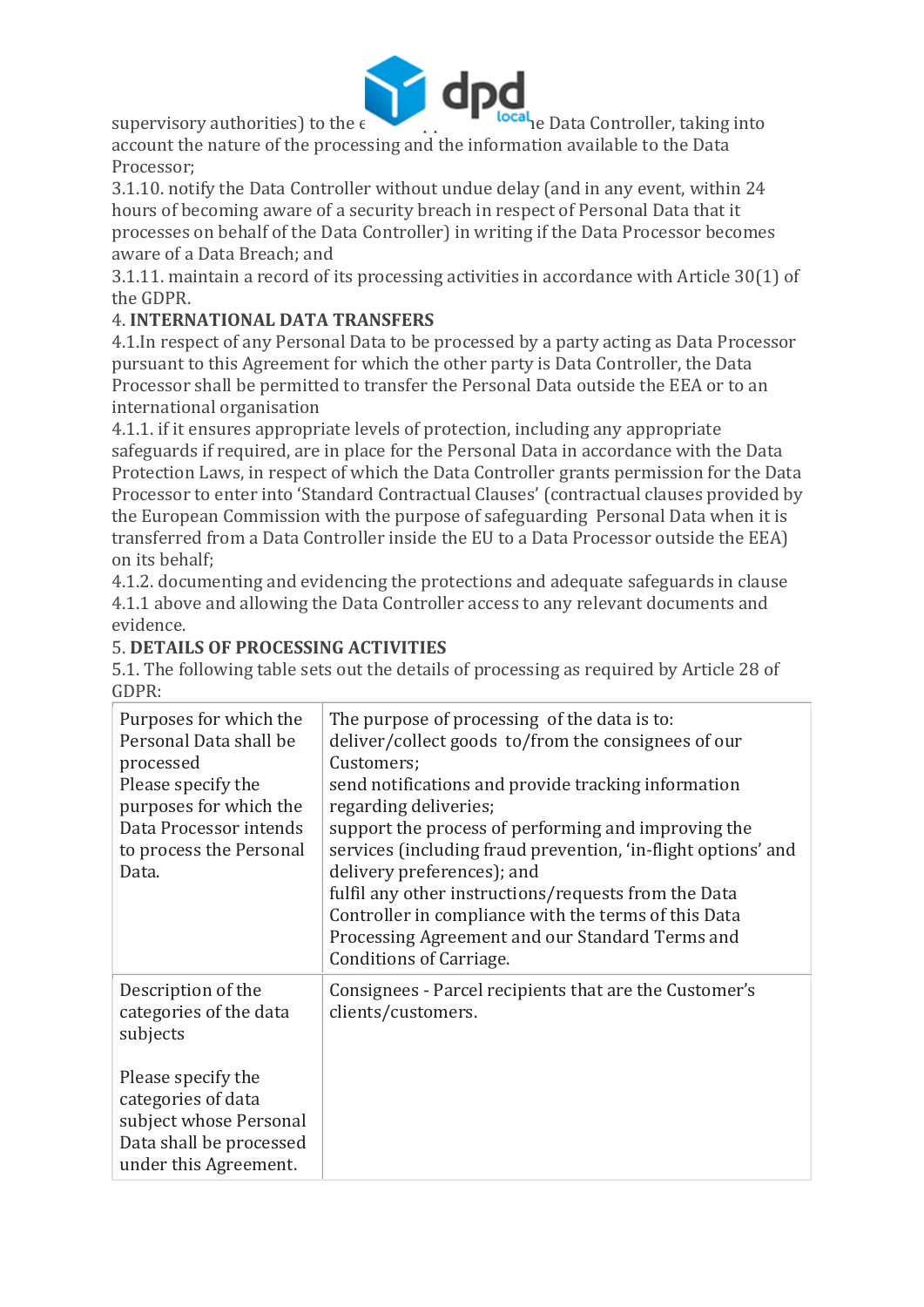



| Description of the<br>categories of Personal<br>Data<br>Please specify the<br>categories of Personal<br>Data that shall be<br>processed under this<br>Agreement.                                  | Consignee details including (as applicable) name, address,<br>email address, telephone number, photographs of property<br>and/or parcels to evidence delivery.                                                                                                                                                                                                                                                                                                                                                                                                                                                                                                                                                                                                                                                                                                                                                                                                                                                                                                                                                                                    |
|---------------------------------------------------------------------------------------------------------------------------------------------------------------------------------------------------|---------------------------------------------------------------------------------------------------------------------------------------------------------------------------------------------------------------------------------------------------------------------------------------------------------------------------------------------------------------------------------------------------------------------------------------------------------------------------------------------------------------------------------------------------------------------------------------------------------------------------------------------------------------------------------------------------------------------------------------------------------------------------------------------------------------------------------------------------------------------------------------------------------------------------------------------------------------------------------------------------------------------------------------------------------------------------------------------------------------------------------------------------|
| The envisaged time<br>limits for erasure of the<br>different categories of<br>Personal Data<br>Please specify how long<br>you think the Personal<br>Data will be retained<br>for, where possible. | DPD retains personal data no longer than necessary and<br>only for the purposes it was obtained for. We review the<br>length of time we keep personal data using the three<br>principles below.<br>We consider the purpose or purposes we hold the<br>information for in deciding whether (and for how long) to<br>retain it;<br>We securely delete information that is no longer needed for<br>this purpose or these purposes;<br>We update, archive or securely delete information if it goes<br>out of date.<br>There may be a requirement to retain data for longer<br>periods due to regulatory requirements.<br>The envisaged time limits for each category are as follows;<br><b>Customer Collection Requests - 10 Months</b><br>Track & Trace (Parcel Tracking) - 10 Months<br>Shipping Data via SFTP Gateway - Up to 10 Days<br>Depot Operations - 14 days<br>Handheld Unit - 14 days<br>Invoice & Credit Statements (including name, address of<br>consignee) - 7 Years<br>All Images (including proof of delivery, calling card,<br>consignment notes) - 3 years<br>Customer Notifications - 3 years (to support claims and<br>losses) |
| General description of<br>technical and<br>organisational security<br>measures<br>Where possible, please<br>describe the measures<br>put in place under<br>Article 32(1) GDPR.                    | Access control<br>Firewall<br>System backup<br>Disaster recovery plan                                                                                                                                                                                                                                                                                                                                                                                                                                                                                                                                                                                                                                                                                                                                                                                                                                                                                                                                                                                                                                                                             |
| <b>Authorised Sub-</b><br>Processors                                                                                                                                                              | Delivery sub-contractors<br>The type of service selected, destination location of the<br>Consignee and any changes requested by the Customer will<br>influence which sub-processors are necessary to complete                                                                                                                                                                                                                                                                                                                                                                                                                                                                                                                                                                                                                                                                                                                                                                                                                                                                                                                                     |